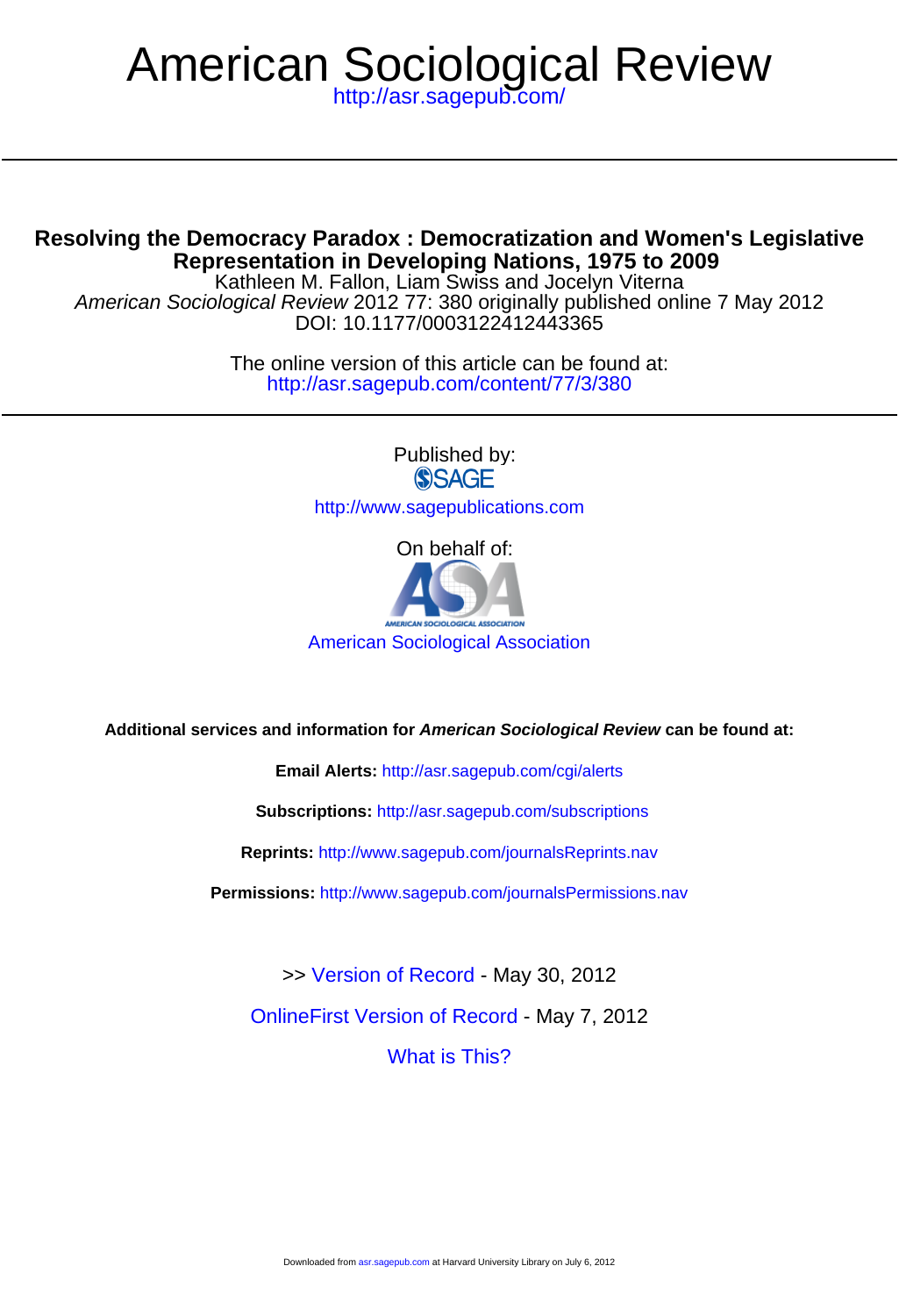

# Resolving the Democracy Paradox: Democratization and Women's Legislative Representation in Developing Nations, 1975 to 2009

American Sociological Review 77(3) 380–408  $©$  American Sociological Association 2012 DOI: 10.1177/0003122412443365 http://asr.sagepub.com



# Kathleen M. Fallon,<sup>a</sup> Liam Swiss,<sup>b</sup> and Jocelyn Viterna<sup>c</sup>

# Abstract

Increasing levels of democratic freedoms should, in theory, improve women's access to political positions. Yet studies demonstrate that democracy does little to improve women's legislative representation. To resolve this paradox, we investigate how variations in the democratization process—including pre-transition legacies, historical experiences with elections, the global context of transition, and post-transition democratic freedoms and quotas—affect women's representation in developing nations. We find that democratization's effect is curvilinear. Women in non-democratic regimes often have high levels of legislative representation but little real political power. When democratization occurs, women's representation initially drops, but with increasing democratic freedoms and additional elections, it increases again. The historical context of transition further moderates these effects. Prior to 1995, women's representation increased most rapidly in countries transitioning from civil strife—but only when accompanied by gender quotas. After 1995 and the Beijing Conference on Women, the effectiveness of quotas becomes more universal, with the exception of postcommunist countries. In these nations, quotas continue to do little to improve women's representation. Our results, based on pooled time series analysis from 1975 to 2009, demonstrate that it is not *democracy*—as measured by a nation's level of democratic freedoms at a particular moment in time—but rather the democratization process that matters for women's legislative representation.

# Keywords

democracy, development, gender, politics

<sup>a</sup>McGill University <sup>b</sup>Memorial University c Harvard University

Corresponding Author:

Kathleen Fallon, McGill University, Department of Sociology, 855 Sherbrooke Ouest, Leacock 712, Montreal, QC H3A 2T7 Canada E-mail: kathleen.fallon@mcgill.ca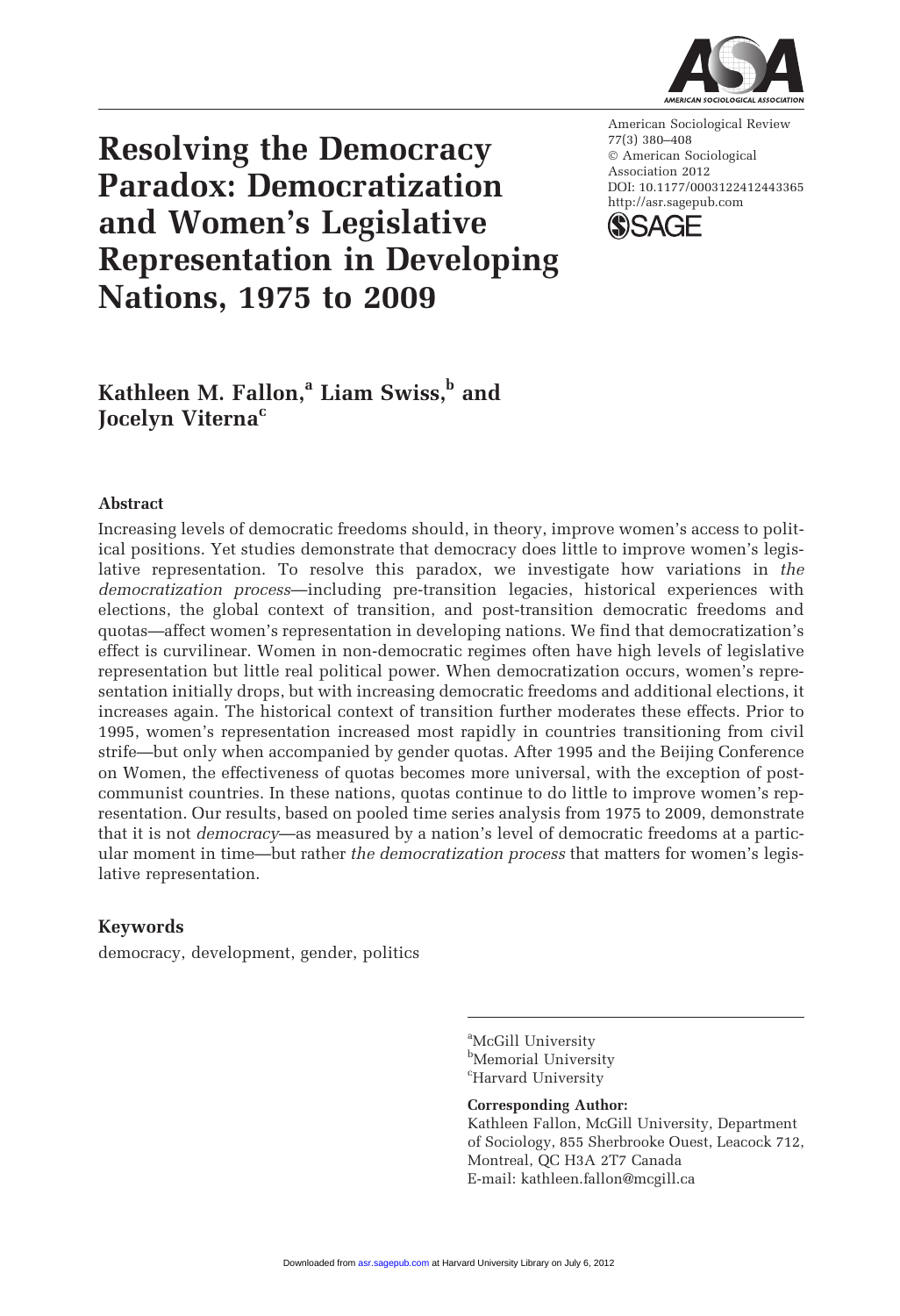''Despite the widespread movement towards democratization in most countries, women are largely underrepresented at most levels of government. . . . Globally, only 10% of the members of legislative bodies and a lower percentage of ministerial positions are now held by women. Indeed, some countries, including those that are undergoing fundamental political, economic and social changes, have seen a significant decrease in the number of women represented in legislative bodies. Although women make up at least half of the electorate in almost all countries and have attained the right to vote and hold office in almost all State Members of the United Nations, women continue to be seriously underrepresented as candidates for public office.''

– United Nations Report on the Fourth World Conference on Women, Beijing, 1995 (United Nations 1996:79)

Higher levels of women's legislative representation correlate with the passage of more women-friendly policies, as well as increases in women's representation in other areas of political and civil society, such as labor unions and local government structures (Britton 2002; Childs and Krook 2009; Jones 1997; Kittilson 2008; Schwindt-Bayer 2006; Waylen  $2000$ .<sup>1</sup> Clearly, explaining why some developing countries—Argentina, Rwanda, Costa Rica, and Mozambique, for example—fill over 35 percent of their parliamentary seats with women, while others—such as Belize, Papua New Guinea, and Yemen—do not even reach 1 percent, is central to sociological questions of gender, development, and political power (Inter-Parliamentary Union 2011; Paxton, Kunovich, and Hughes 2007). In this article, we extend scholarship on women's legislative representation in developing nations by demonstrating the important and surprising effects of democratization.

Increasing levels of democratic [freedoms](http://asr.sagepub.com/) should, in theory, improve women's access to political positions. Yet scholars overwhelmingly agree that democracy does little to improve women's legislative representation, and it may actually hinder women's access to formal political power. Qualitative case studies regularly document precipitous declines in women's political participation following democratic transitions (Bystydzienski and Sekhon 1999; Fisher 1993; Geisler 1995; Jaquette and Wolchik 1998; Waylen 1994). Furthermore, quantitative analyses of global, cross-national data report no significant effect, or sometimes a significant and negative effect, of level of democracy on the percentage of women in parliaments (Kenworthy and Malami 1999; Paxton 1997; Paxton and Kunovich 2003; Reynolds 1999; Tripp and Kang 2008). Despite the consistency of these findings across world regions, few scholars offer explanations for why democracy seems to consistently fail women.

We aim to resolve this paradox. We argue that it is not democracy per se—as measured by a nation's level of democratic freedoms at a particular moment in time—but rather the democratization process that matters for women's legislative representation. We conceptualize this process as the series of political events in a nation that, over time, shape the available opportunities for women's entrance into democratic politics. We operationalize the process as the combined effects of a nation's pre-democratic regime type, the global context of its democratic transition, its historical experiences with elections, and its changing levels of democratic freedoms over time. We limit our analysis to democratizations that occurred after 1975, when the United Nations Decade for Women was initiated and questions of women's equity in government became globally salient. This salience, we argue, is the foundational factor required for any democratization process to result in increased women's legislative representation.

Our results, based on pooled time series analyses of developing nations from 1975 to 2009, demonstrate that democratization has a curvilinear effect on women's legislative representation, especially when prior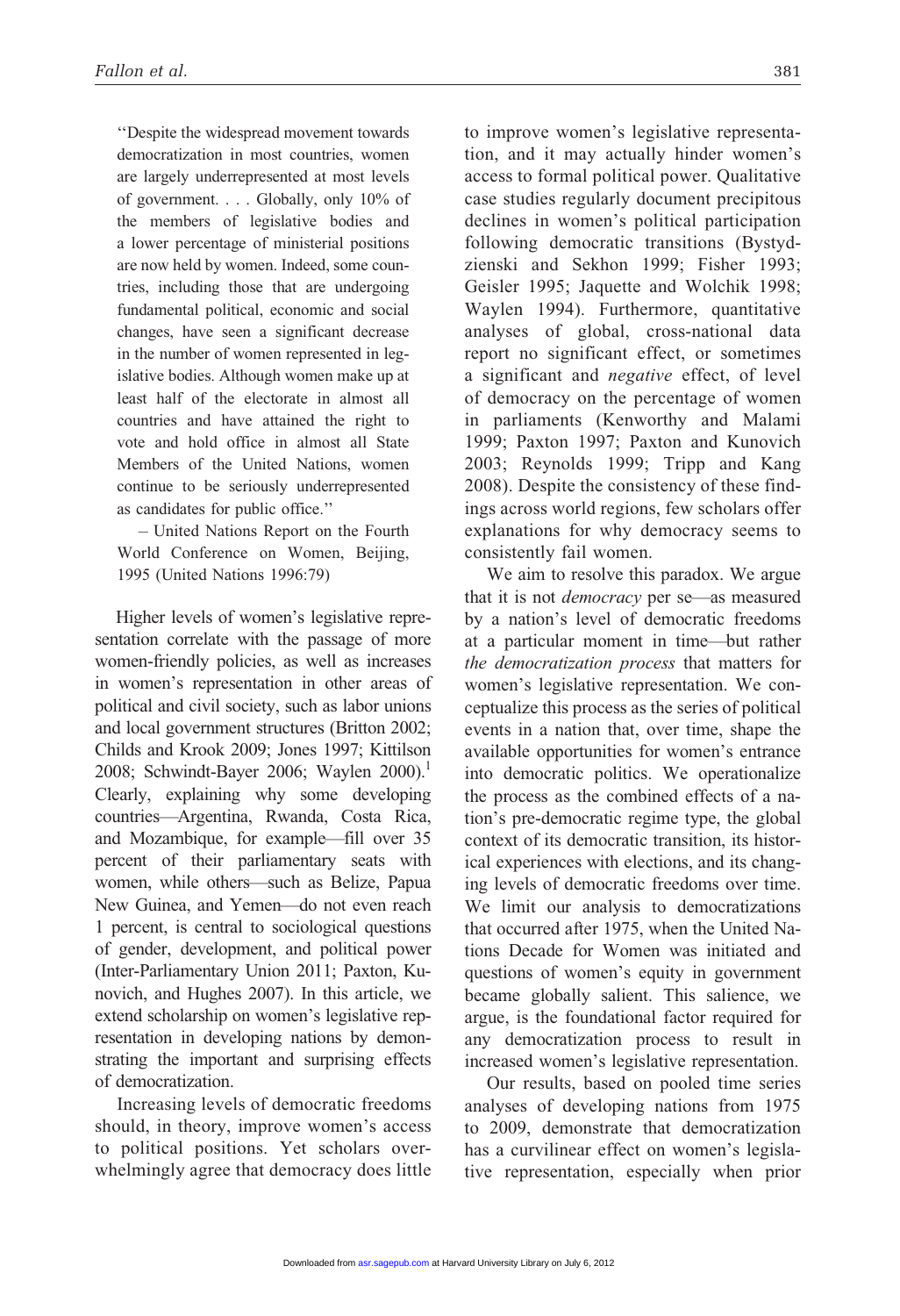electoral experience is taken into account. Women in non-democratic regimes may have high levels of legislative representation but little real political power. When a democratic transition occurs, women's legislative participation initially stays the same or drops. However, with increasing democratic freedoms and additional elections, it increases once again.

Importantly, the pre-democratic regime type, the global context of the democratic transition, and the presence of quotas moderate this curvilinear effect. Prior to 1995, when the United Nations Conference on Women was held in Beijing, women's representation levels increased most rapidly in countries transitioning to democracy from civil strife, but only in the few countries where civil strife was accompanied by gender quotas. After 1995, and partially due to the Beijing Conference, gender quotas become more universally effective, with the exception of post-communist societies. Yet the curvilinear effects of democratization remain significant and positive for women's representation above and beyond the effects of quotas alone. Our findings make clear that variations in the process of democratization—including a nation's pre-transition political legacy, transition timing, and post-transition democratic freedoms and quotas—matter for women's political representation.

# IDENTIFYING THE DEMOCRACY PARADOX FOR WOMEN'S LEGISLATIVE REPRESENTATION

We divide the existing scholarship on democracy and women's legislative representation into three fields: (1) quantitative studies that use cross-national analyses to explain global variations in women's legislative representation but that give little attention to democracy; (2) qualitative studies that explore [effects of](http://asr.sagepub.com/) democratization on women's political power (conceptualized broadly) for specific countries; and (3) studies examining the effectiveness of quotas for improving women's parliamentary presence.

#### Quantitative Studies

Large-scale cross-national studies seek worldwide, generalizeable patterns in women's legislative representation. These scholars consistently find that political and cultural factors, more so than socioeconomic factors, contribute to women's increased parliamentary presence (Inglehart and Norris 2003; Kenworthy and Malami 1999; Paxton 1997; Paxton and Kunovich 2003). Political factors especially likely to improve women's legislative representation include a proportional representation electoral system and a left party in power. Despite this emphasis on political factors, most studies give scant discussion to the surprising lack of significant, or sometimes significant and negative, effects of democracy (Kenworthy and Malami 1999; Paxton 1997; Paxton and Kunovich 2003; Reynolds 1999). $^2$  In most studies, democracy is operationalized using an index of political freedoms measured at a particular moment in time; little attention is paid to whether a recent transition radically changed the levels of these freedoms, or how these indices trend over time.

Two recent developments in quantitative analyses of women's legislative representation may help resolve the paradox. First, there is now clear evidence that the forces driving women's legislative representation in developed countries are different, and more clearly understood, than the factors shaping representation in developing countries (Lindberg 2004; Matland 1998; Viterna, Fallon, and Beckfield 2008). We believe that level of democracy is particularly vulnerable to misinterpretation when developed and developing nations are analyzed together. Developed nations seldom score less than a perfect 10 at any point over the past 34 years on the familiar Polity IV ranking, while developing nations' scores range from –10 to 10 over the same period (Marshall, Jaggers,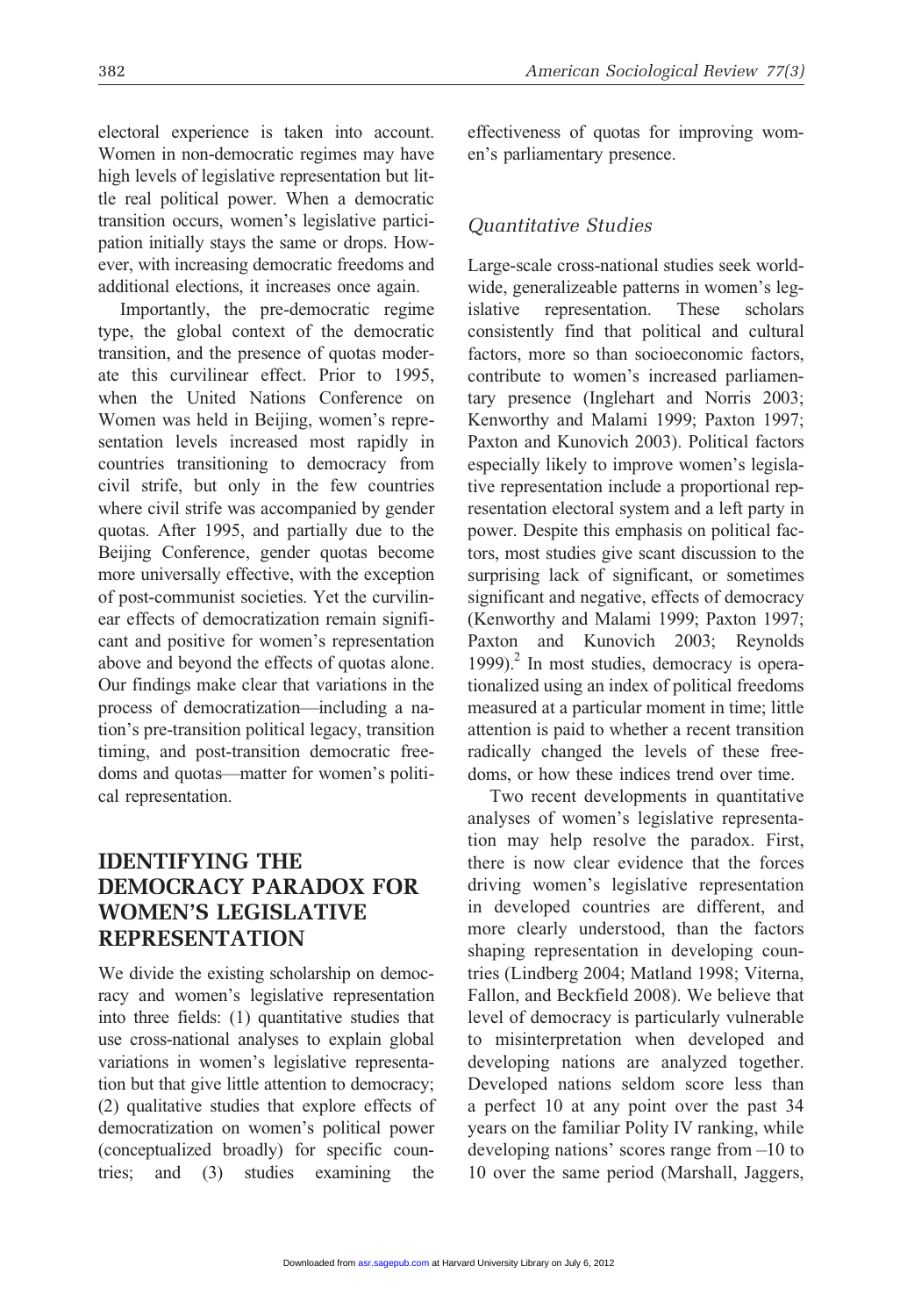and Gurr  $2009$ ).<sup>3</sup> These fluctuating levels make clear that democracy operates differently in developing country contexts.

Second, recent work on women's representation advocates a longitudinal approach instead of the more common cross-sectional analysis (Hughes and Paxton 2007). Yet the few longitudinal studies to date focus on either Western countries (McAllister and Studlar 2002; Studlar and McAllister 2002) or developed and developing countries together (Paxton, Hughes, and Green 2006; Paxton et al.  $2010$ .<sup>4</sup> We believe a longitudinal analysis is particularly necessary for resolving the democracy paradox in developing nations, where democratization processes are recent and democracy levels fluctuate greatly over time.

# Qualitative Studies

Whereas quantitative studies seldom interrogate democracy's surprising lack of effect on women's legislative representation, qualitative case studies engage the paradox headon. These studies focus almost exclusively on women's changing political power in countries undergoing transitions to democracy in the developing world. They examine the historical developments leading to the transition, the negotiation of gender within the transition process, and the resulting institutions, laws, and discourses that shape women's political opportunities post-transition (Waylen 2007). Qualitative studies seldom focus narrowly on women's legislative representation as an outcome, but rather analyze women's political power more broadly.

In nearly every case, scholars conclude that women's gains with democratization are disappointing. With the fall of communism in Eastern Europe, women—who had relatively high levels of participation in communist-era legislative bodies—experienced a precipitous drop in representatio[n \(Watson](http://asr.sagepub.com/) 1993). Scholars explain this decline in two ways. First, they suggest that women's pretransition power was actually quite low

despite high legislative representation. Real power rested with the male-dominated Central Committee for the Communist Party rather than in legislatures (Einhorn 1993). Female parliamentarians therefore had relatively little political power to exert during the democratic opening and were effectively pushed out of power by men seeking access to new government institutions. Second, earlier communist governments made cultural demands of women by exalting them as both laborers and mothers who reproduced the nation. Continuing frustrations with communism's ''forced emancipation'' also contributed to women's post-transition withdrawal from politics (Einhorn 1993; Gal and Kligman 2000; Haney 1994; Watson 1993).

In Latin America, women's pre-transition political activism in social movements often dissipated with democratic transitions. In some instances, women's legislative representation also declined (Fisher 1993; Jaquette and Wolchik 1998). Prior to democratization, some women confronted authoritarian regimes by co-opting the national rhetoric of motherhood. They argued they could no longer ''mother'' the nation if the nation—by disappearing their children and leaving families without the basic necessities of survival—did not permit them to fulfill their motherly responsibilities (Alvarez 1990; Ray and Korteweg 1999). In other cases, women fought alongside men in anti-state rebel armies during periods of civil strife (Luciak 2001; Viterna 2006). Yet women had difficulty converting their pre-transition activism into peacetime political positions in both authoritarian and civil strife transitions (Viterna and Fallon 2008). In the former, male politicians appropriated motherhood frames to encourage women's return to the home, while in the latter, former commanders encouraged women ex-guerrillas to give women's rights a back seat to other party priorities (Chinchilla 1994; Fisher 1989; Friedman 1998; Luciak 2001).

Studies of sub-Saharan Africa also suggest that authoritarian and civil strife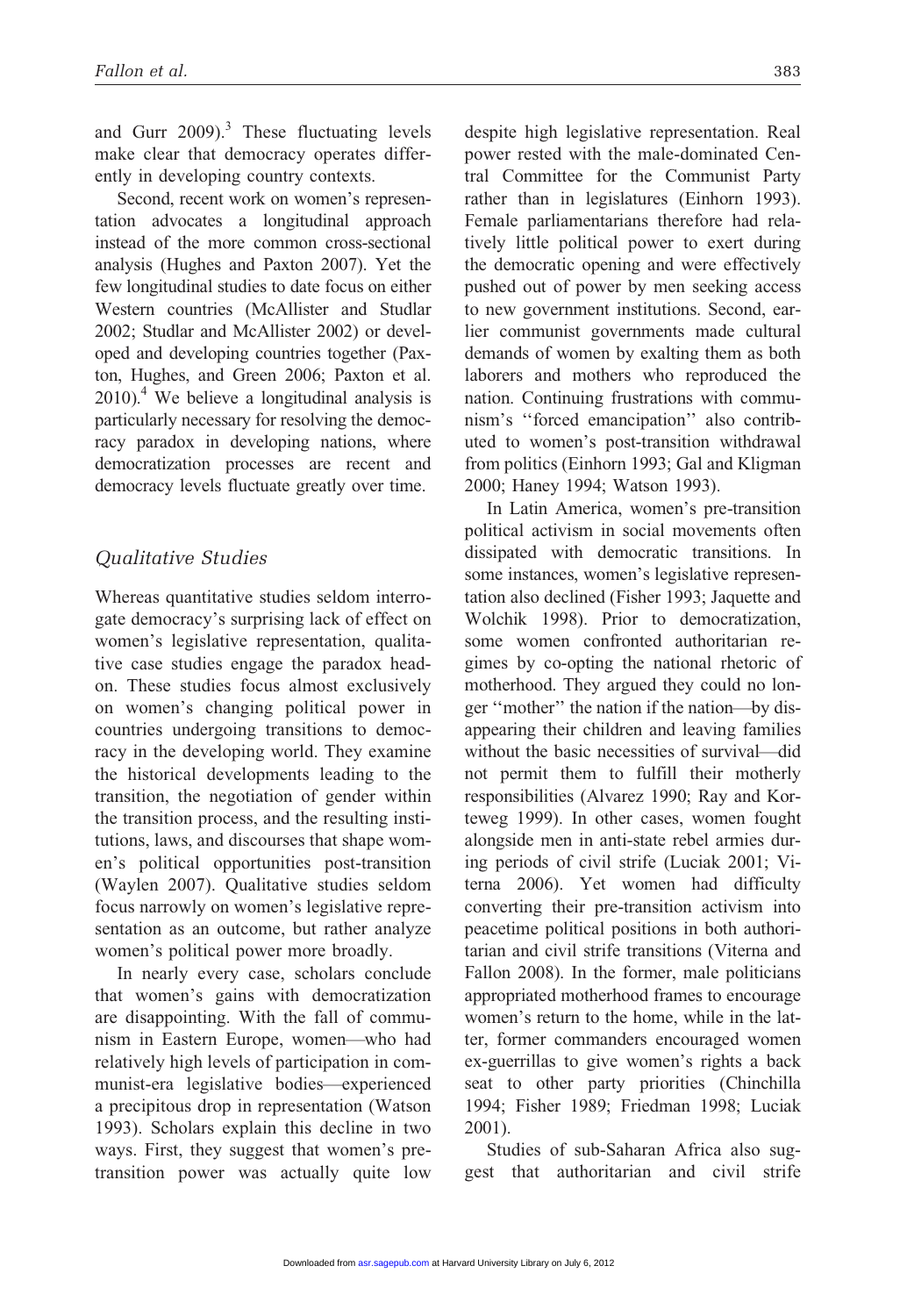transitions to democracy failed women. On one hand, many newly democratic nations remained under the rule of former leaders who transitioned from un-elected dictators to formally elected presidents. Transitions in regime type, but not regime personnel, left few new political openings for women (Fallon 2008; Geisler 1995; Tripp et al. 2009). On the other hand, so-called ''progressive'' leaders of civil strife factions or independence movements often emphasized liberty and equality over gender, even after they won formal political power with a democratic transition (Hassim 2006; Meer 2005; Seidman 1993).

Case studies such as these overwhelmingly conclude that women lose political power with democratization, regardless of whether the country is transitioning from communism, authoritarianism, or civil strife. Yet the limited number of cross-national comparisons makes it difficult to determine whether variation exists across cases, and if so, what accounts for it. Some comparative evidence suggests that civil strife transitions may provide relatively better opportunities for women than other types of transitions (Hughes 2009; Viterna and Fallon 2008), but these analyses are countered by multiple case studies lamenting the lack of political gains for women postcivil strife. Nevertheless, it is consistently clear across all qualitative studies that the political institutions, ideologies, and personnel in place prior to a transition continue to influence political practices after democratization. Any model analyzing democracy's influence on women's legislative representation must therefore capture the consequences of these historical legacies.

# Quotas

In the 1990s, the International Parliamentary Union and the United Nations argued that women politicians could not effectively promote women-friendly legislatio[n at the](http://asr.sagepub.com/) national level unless they first reached a critical mass of 30 percent of the legislative body. This movement to increase women's representation scored a major success in 1995 at the United Nations Fourth World Conference on Women in Beijing, where all 189 participating states signed the Beijing Declaration and Platform for Action. The Declaration asks governments to take proactive measures to ensure women's equal participation in power and decision-making structures. After Beijing, local and international pressure to implement gender quotas increased significantly. Most international development agencies now view quotas as critical for improving women's presence—and therefore power—within national political institutions (Tripp and Kang 2008; Yoon 2001).<sup>5</sup> Quotas may be particularly effective in developing nations, where they are often fast-tracked, or implemented quickly (Dahlerup 2006).

Despite increasing enthusiasm for gender quotas in the world polity, scholars caution that quota implementation does not guarantee greater political representation for women (Krook 2009; Tinker 2004; Vincent 2004). Some quotas are more effective than others, across nations and even over time within the same nation (Jones 2009). Early studies sought to explain this variation by examining differences in quota types, but with limited success (Dahlerup 2006). Scholars expected mandatory, nationwide quotas, instituted constitutionally or legislatively, to produce the strongest increases in women's representation. Yet nationwide quotas sometimes had little impact on women's representation because they were weakly legislated or poorly enforced (Htun and Jones 2002; Jones 1996; Waylen 2000). Likewise, voluntary party-level quotas should have more limited effects because of their narrow reach. Yet these party-specific quotas sometimes proved to be powerful tools for increasing women's representation nationally, especially when parties were powerful political players, had strong quotas, and enforced their quota guidelines (Britton 2002; Hassim  $2006$ ).<sup>6</sup>

These difficulties in determining how best to implement and enforce quota legislation may in part explain why quotas initially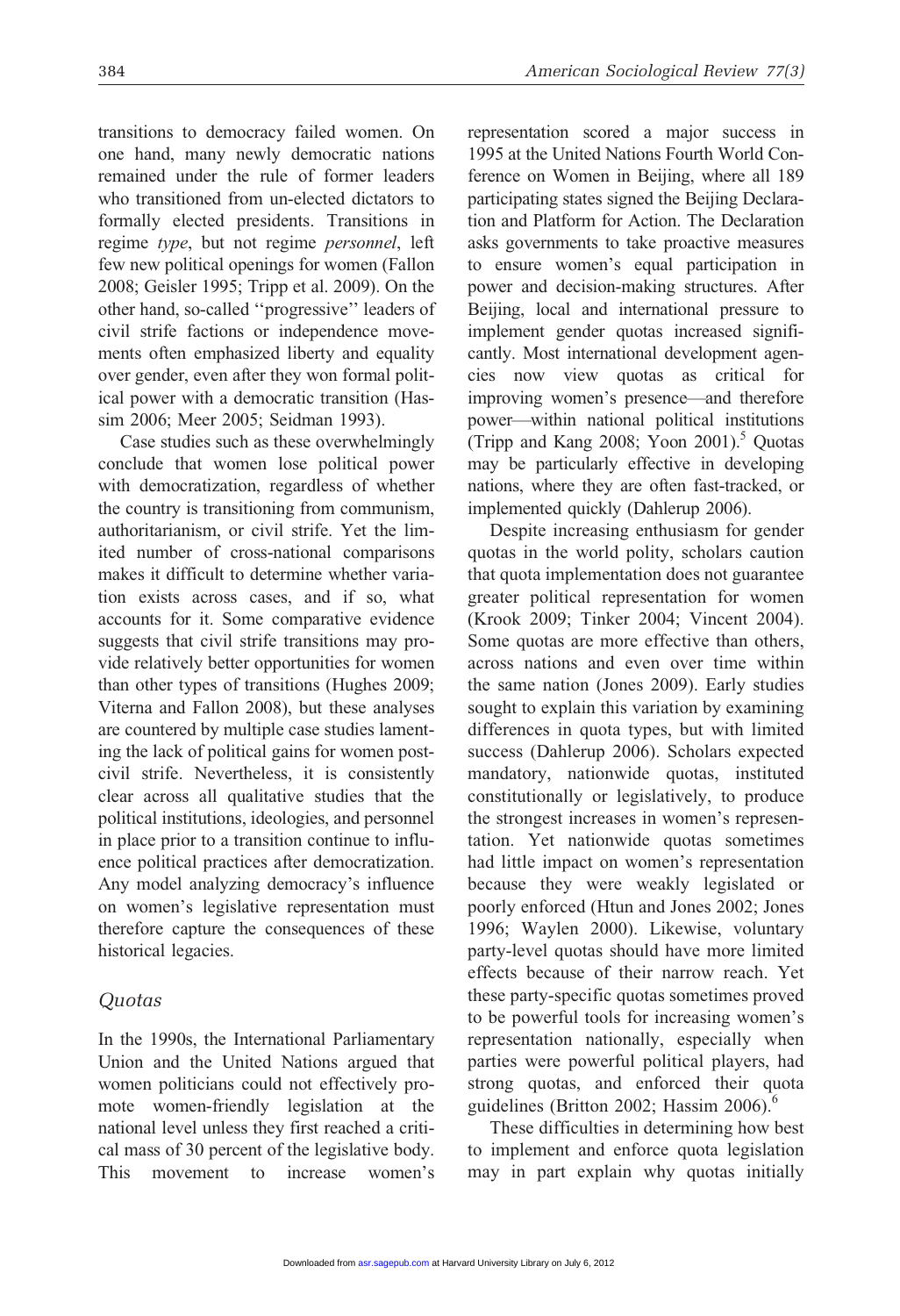were only mildly successful (Htun and Jones 2002). Early cross-national studies found that women's representation was not much greater in countries with quotas than in countries without (Reynolds 1999). Yet more recent studies have found that quotas do significantly increase women's presence within parliaments (Paxton et al. 2010; Tripp and Kang 2008; Yoon 2004). We believe this later finding may be attributed in part to the increasing international pressure placed on nations after Beijing 95 to legislate effective quota systems. Certainly, quota implementation increased dramatically after Beijing. In the prior decade, only 21 countries adopted quotas, and a comparable number of former Eastern Bloc countries repealed quota legislation (Tripp and Kang 2008). However, between 1995 and 2005, an additional 55 countries adopted quotas. Combining these findings with insights from the qualitative literature, we anticipate that quota effectiveness may be related to the type and the timing of a nation's democratic transition.

# MODELING THE DEMOCRATIZATION PROCESS

Current studies demonstrate the existence of a democracy paradox but also suggest fruitful avenues for its resolution. Quantitative analyses suggest evaluating developing countries separately from developed and examining hypothesized causal relationships over time. Qualitative studies demonstrate that pre-democratic conditions inform post-democratic outcomes. Quota studies show how quota policies may improve women's representation, but again, their effectiveness seems in part predicated on a nation's pre-democratic history and transition timing. Taken together, these studies suggest that the process of democratization, more so than a particular level of democracy, may be central to [increasing](http://asr.sagepub.com/) women's access to parliamentary positions.

Building from this insight, we define the democratization process as the combined effects of a nation's pre-democratic regime type, the global context of its democratic transition, its historical experiences with elections, and its changing levels of democratic freedoms over time. To model this process, we first distinguish between three types of pre-transition political arrangements that qualitative case studies often highlight as central explanatory factors for women's post-transition political power: civil strife, authoritarian regimes, and communist governments. We further assess whether quotas' effectiveness varies across these transition categories.

Second, we examine the global context in which these three types of democratic transitions occur. Democratic transitions, by definition, open existing political systems to institutional change. It is therefore not surprising that global pressures to institutionalize women's formal political participation especially through implementation of effective quotas—may be brought to bear on transitioning nations and their political parties (Viterna and Fallon 2008). We anticipate that the effect of global feminist pressures on a transitioning state is at least partially dependent on when a nation transitions. To test this, we limit our analysis to post-1975 democratic transitions, as these are the first transitions that could be affected by the United Nations Decade for Women. We also investigate whether post-1995 Beijing transitions were especially successful in increasing women's legislative representation, given the increased global focus on quotas during this time period.

Third, we add the concept of electoral experience to our measure of the democratization process. At a basic level, women require electoral opportunities if they are to be elected. More importantly, elections are often a key site for political contestation, even without democracy. Opposition groups in non-democracies may challenge the legitimacy of dictatorships by challenging fraudulent or repressive elections (Almeida 2008; Clarke 2011; Schock 2005). We therefore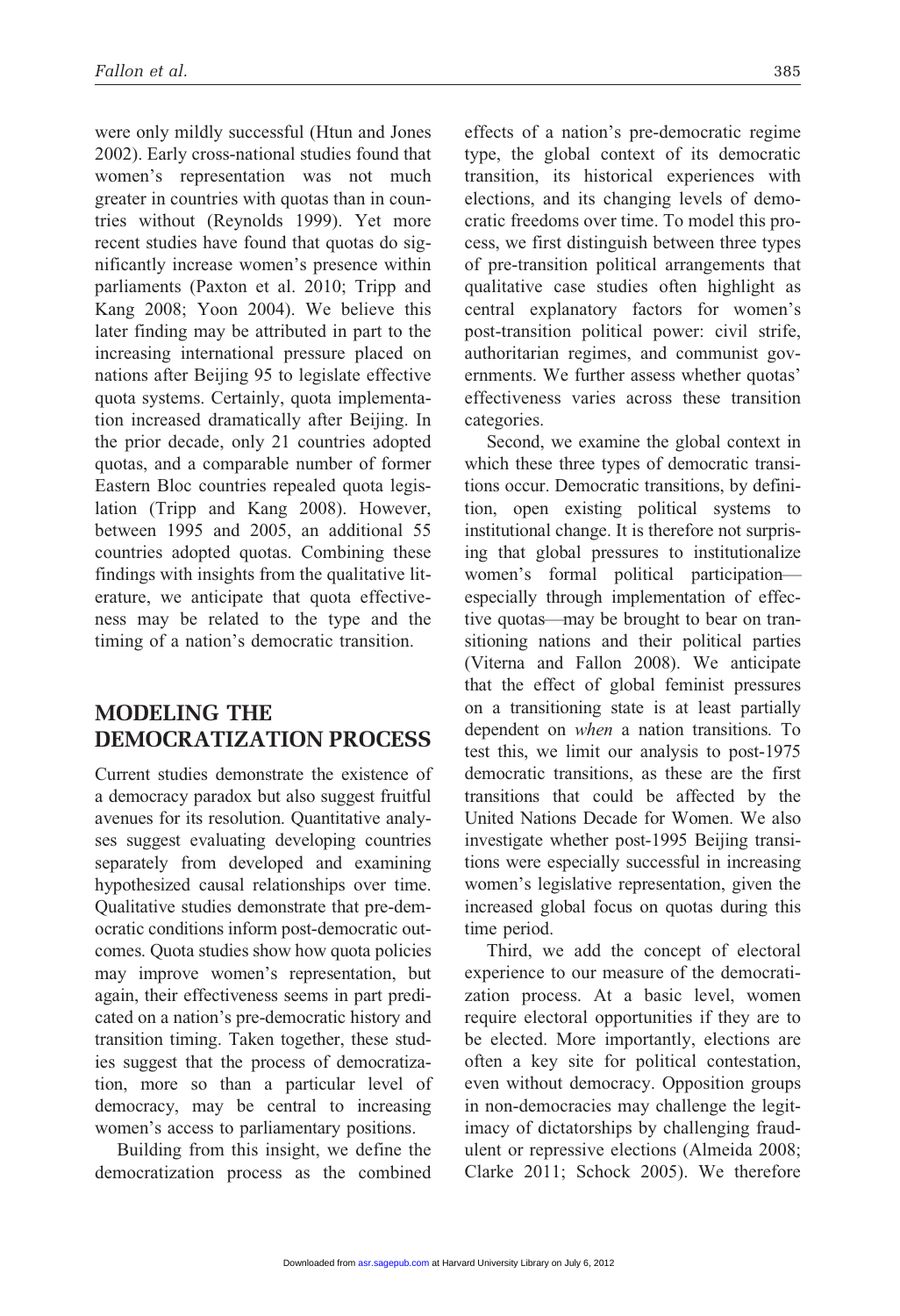anticipate that women living in nations with a history of electoral competition—even nondemocratic competition—may be acculturated to view elections as central sites for political contestation. Qualitative studies suggest that women often have difficulty transforming their pre-democratic social movement tactics into post-transition strategies for gaining formal political office, because they do not know how to play the formal politics game. We thus anticipate that women living in nations with longer histories of at least minimally competitive elections should be able to more effectively engage the electoral process. Moreover, we anticipate that women's abilities to successfully compete for office will increase with each additional election after democratic transition, as women continue to gain knowledge about and trust in the new democratic system.

Finally, we examine changes in levels of democracy over time, and whether the effects of these changes are contingent on pre-transition regime type, electoral experiences, or post-transition quotas.

# **METHODS**

To assess the effects of the democratization process on women's legislative representation, we analyze a longitudinal sample of countries over a 34-year period using a cross-sectional time series approach. We employ a random-effects model that corrects for residual autocorrelation and unobserved heterogeneity. $\frac{7}{1}$  This model allows us to better estimate the standard errors for our coefficients and accommodate the unbalanced nature of our panel.<sup>8</sup> Present levels of female political representation appear closely correlated to previous levels, so we correct for the presence of a first-order autoregressive disturbance in our panels.

# Data

Our sample consists of observations for 118 developing countries from 1975 through  $2009<sup>9</sup>$  We choose this time period because 1975 was the start of the United Nations Decade for Women, which promoted women's increased political participation (Pietila and Vickers 1990). We follow Brady, Kaya, and Beckfield (2007) and define a country as developing if it had real GDP per capita below \$12,000 USD (constant 2000 dollars) in 1980. This is inflation-adjusted to the year 2000 for Brady and colleagues' criterion of \$5,000 per capita in 1980. Only countries with a population of at least half a million people are included in our sample.<sup>10</sup> The dataset is an unbalanced panel with observations taken every five years between 1975 and 2005, and after four years for the final 2009 observation. Not every country is included in each sample year of observation. The maximum number of observations for a country is eight, and the minimum is one. New countries are entered into the dataset during the first observed year following their independence or creation.<sup>11</sup>

# Dependent Variable

Our dependent variable is the percentage of seats held by women in the national legislature or in the lower house of bicameral systems, as compiled from the Inter-Parliamentary Union (IPU 1995, 2011). We use the latest value listed for each country in each year of observation.<sup>12</sup> If no data are available for a given year, we substitute the previous year's figure to maximize the number of observations in the dataset. Over the 34-year period for which we have data, the global average of women's representation increased from  $6.2$  to  $17.8$  percent.<sup>13</sup>

Decomposition of the variance of our dependent variable into the cross-national (between country) and longitudinal (within country) portions shows that variance in women's representation is nearly evenly distributed: 42 percent is cross-national, 58 percent is longitudinal. Cross-national variation in our sample is extraordinarily wide, even within shared geographic regions. In Latin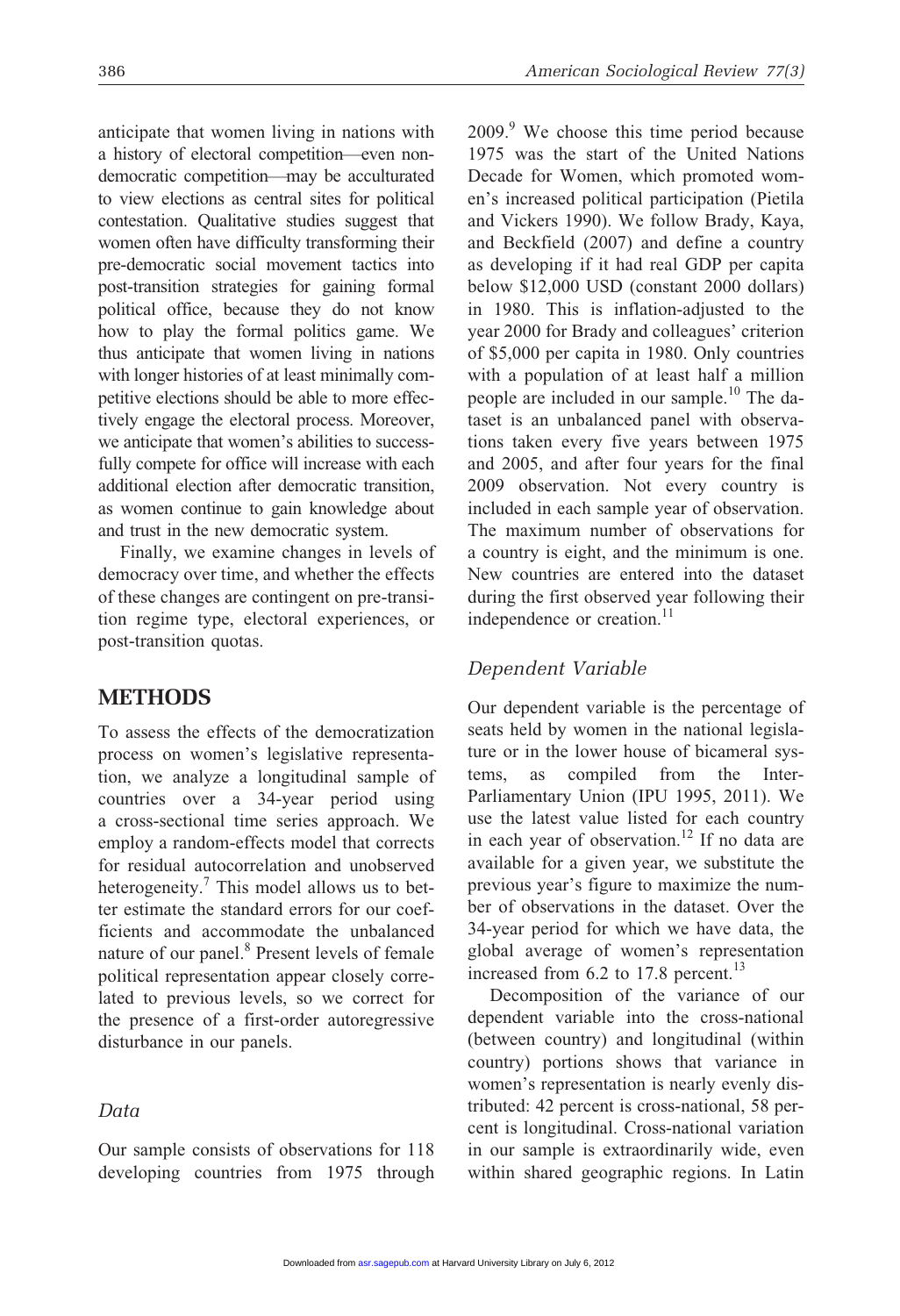America, Argentina had the highest level of women's representation in 2009 with 35.1 percent, and Colombia had the lowest with 8.4 percent. In Africa, Rwanda had the highest at 56.3 percent, whereas Chad reached only 5.2 percent. In the Asia-Pacific region, Nepal had 33.2 percent women's representation, but Mongolia achieved only 3.9 percent. Cross-national variation was lowest in the Middle East and North Africa. Aside from the outlier of Tunisia at 27.6 percent, the rest of the region ranged between Syria at 12.4 percent and Iran at 2.8 percent.

# Independent Variables

Our analysis focuses on how the process of democratization affects women's legislative representation in developing countries over time. We also control for a number of political, socioeconomic, and cultural factors that other studies identify as significant.

Measuring the democratization process. We operationalize the democratization process as the combined effects of a nation's pre-democratic regime type, the global context of its democratic transition and quota implementation, its historical experiences with elections, and its changing levels of democratic freedoms over time. To examine effects of pre-transition legacies on women's posttransition representation, we first create a three-part categorical variable consisting of countries transitioning from civil strife, authoritarian regimes, and communist regimes. The reference category is no transition since 1975 and includes countries that never transitioned to democracy and long-standing democracies that transitioned prior to 1975. We code these countries together because we are interested in the effects of post-1975 transitions, which we theorize are the first to seriously incorporate ideals of gen[der equity](http://asr.sagepub.com/) in government positions. In addition, our initial explorations of the data indicate that the changing levels of women's parliamentary participation in non-democracies over time are very similar to the changing levels of women's parliamentary participation in longer-term democracies.<sup>14</sup> These initial explorations provide preliminary evidence of our overall conclusions: the process of post-1975 democratization, more so than a particular level of democracy, matters for women's legislative representation.

In our sample, 14 countries transitioned from civil strife. We define civil strife as at least three continuous years of intrastate war, with more than 1,000 deaths in each year, that took place within a five-year period prior to the transition.<sup>15</sup> Nineteen countries in our sample transitioned from communism, which we define as nations that emerged as democratic with the dissolution of the Union of Soviet Socialist Republics or other communist states.<sup>16</sup> Finally, 39 countries in our sample transitioned to democracy from authoritarian regimes, and the 46 remaining countries did not experience a democratic transition after 1975.

Next, to assess the global context of a nation's transition, we code the date in which each nation transitioned to democracy. We define the year of transition as the first year in which (1) universal, multiparty elections were held and deemed ''free and fair'' by international standards, or (2) a new constitution requiring universal, multiparty elections was adopted.<sup>17</sup> In addition, the democratic state must last.<sup>18</sup> We use these dates to determine in which panel year a nation moves from the ''no transition'' to ''transitioned'' category, or whether it remains coded as ''no transition'' throughout the analyzed time period. Our models also include a control variable for the number of years since democratic transition. The control is set to zero in all countries that did not experience a democratic transition between 1975 and 2009.19

Third, we use data from the International Institute for Democracy and Electoral Assistance (IDEA) and Stockholm University's Quota Project to create a dichotomous variable indicating whether a country has any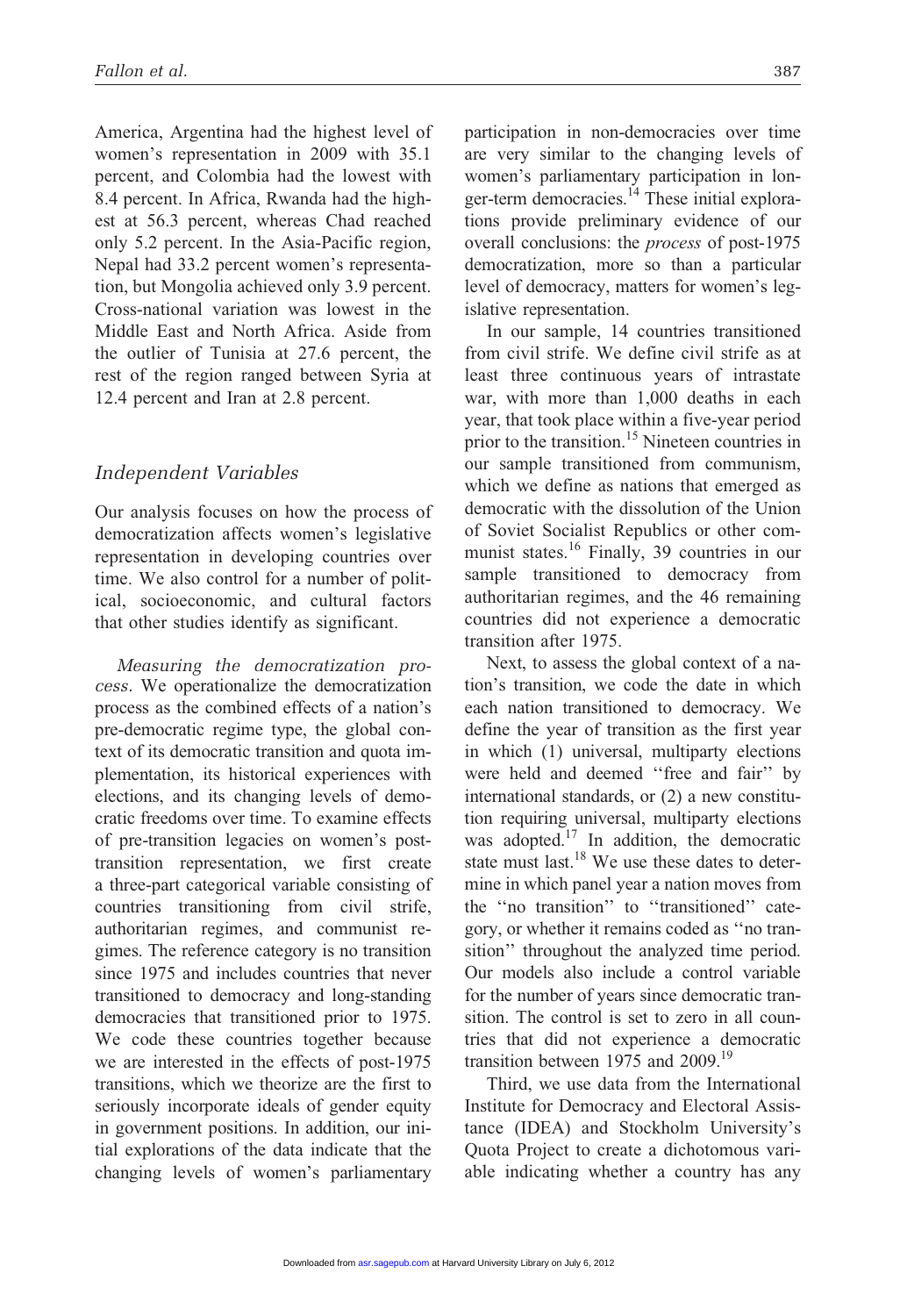electoral quotas that reserve national legislative seats or candidate nominations for women, and in what year they were implemented (IDEA and Stockholm University  $2010$ <sup>20</sup> Following previous work (Tripp) and Kang 2008), we expect the presence of electoral quotas to have a positive effect on women's political representation independent of democratization, and we include this basic measure as a control in all models. Extending previous work, we also examine how the effects of quotas vary according to different processes of democratization. Specifically, we analyze the interaction of quotas with pre-transition regime type (the reference category is all countries that have not experienced transition since 1975 and have no quotas), and we model the effects of quotas before and after 1995, the year of the Beijing Declaration and Platform for Action.<sup>21</sup>

Fourth, to capture a nation's electoral experience, we include a count of the number of elections a country has held since  $1945<sup>22</sup>$  We create this count using the IDEA Voter Turnout database (International Institute for Democracy and Electoral Assistance 2002); it includes all democratic and non-democratic elections where at least one opposition party was on the ballot. It excludes elections in one-party states.

Finally, we measure the changing quality of democratic freedoms over time with the commonly used Polity IV score (Marshall et al. 2009).23 Acknowledging the limitations of a quantitative measure of democracy, and the existence of multiple alternate measures like Freedom House, Vanhanen's Polity scores, and the World Bank's DPI index, we select Polity IV because of its broad coverage and consistent coding over time. We include a Polity IV score for each country at each of the timepoints in the dataset. We replace Polity IV missing data with imputed Polity IV scores following Gerring, Thacker, and Moreno (2005). We also examine the interaction between level of democracy and electoral experie[nce.](http://asr.sagepub.com/)

Political controls. Following previous research, we control for several political features of the state. First, we measure the longevity of a country's acceptance of female political participation by including a count of the years since female suffrage. We expect countries with a longer experience of female political participation to have higher levels of female legislative representation (Kenworthy and Malami 1999; Paxton et al. 2006).

Second, we control for left-party influence with a dummy variable indicating whether a left party is in power or is the dominant party in a coalition government. Previous research demonstrates the positive influence of socialist or left-leaning political parties on women's political representation, but primarily in developed countries (Kenworthy and Malami 1999). We compile these data from the World Bank's Database of Political Institutions, which codes parties as either left or right by analyzing party names and economic platforms, and by cross-referencing with several alternative data sources (Beck et al. 2001). We also include a dummy variable to identify Marxist-Leninist regimes (Kenworthy and Malami 1999; Paxton 1997; Paxton et al. 2006).

Finally, previous results overwhelmingly conclude that countries with proportional representation or mixed systems have a higher percentage of female legislators than countries using a plurality/majority electoral system (Kenworthy and Malami 1999; Kunovich and Paxton 2005; Matland 1998, 2002; Paxton 1997; Paxton et al. 2006; Paxton and Kunovich 2003). We therefore include a categorical variable for electoral system that uses a plurality/majority system as the reference category and distinguishes between proportional representation and mixed/other systems (International Institute for Democracy and Electoral Assistance 2005).

Cultural controls. We include five controls for cultural context. First, we control for region with a categorical variable using sub-Saharan Africa as the reference category and including Central and Eastern Europe,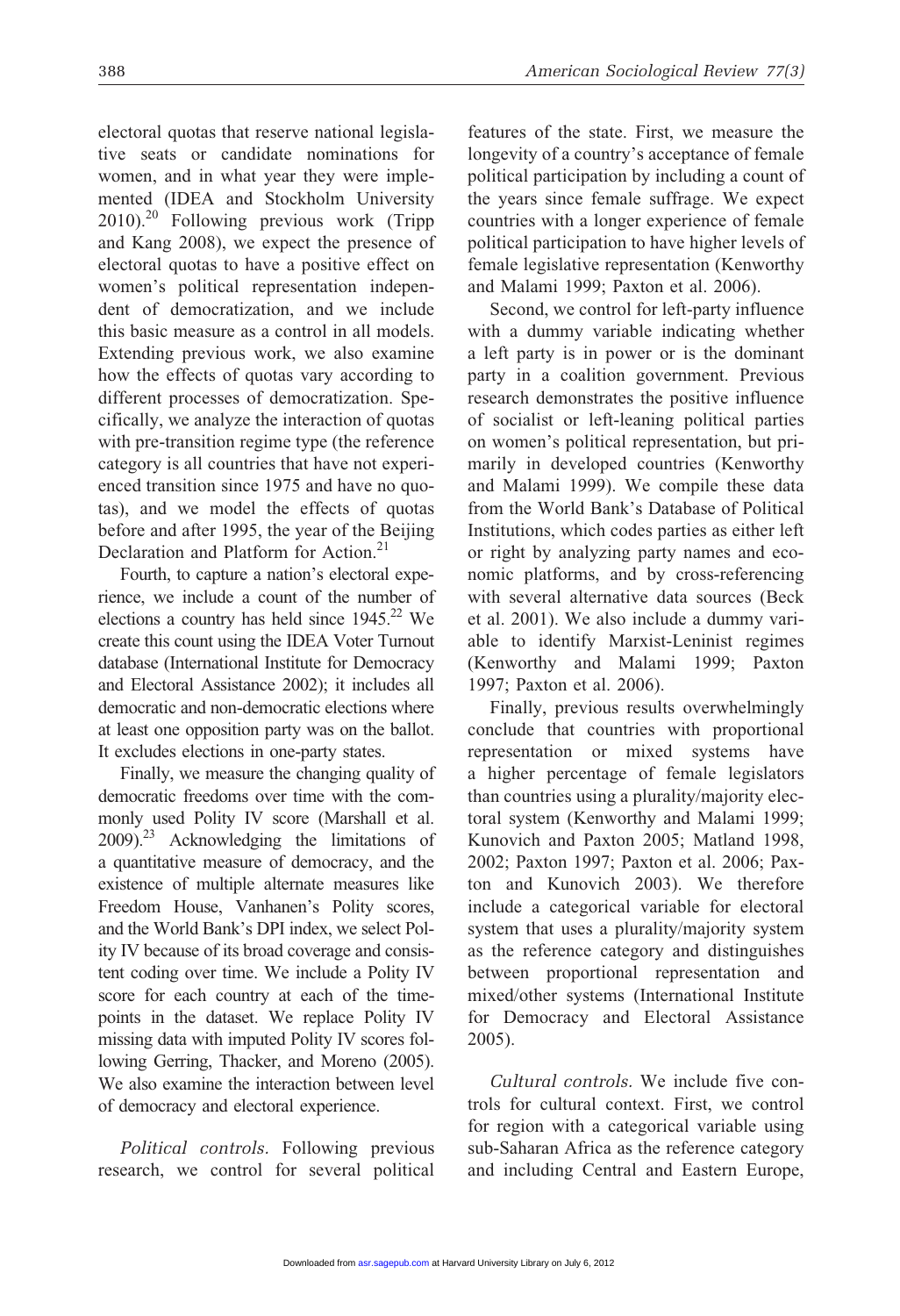Middle East and North Africa, Asia-Pacific, and Latin America as other regions (Kenworthy and Malami 1999; Paxton 1997). Second, we control for a nation's dominant religious group with a categorical variable for Protestantism, Catholicism, Islam, and other religions. Protestantism is the reference category. Previous research concludes that countries with mostly Protestant traditions are more accepting of women's political participation and have correspondingly higher levels of female legislative representation (Kenworthy and Malami 1999; Paxton 1997; Paxton et al. 2006). Third, because the experience of Western European colonization fundamentally influenced the subsequent development of social, economic, and political institutions in much of the developing world, we include a dummy variable to indicate whether a country was colonized in the past. The reference category is no experience of colonization (Hughes 2005; Paxton et al. 2006; Swiss 2009).<sup>24</sup>

Fourth, following previous studies, we use ratification of the Convention on the Elimination of All Forms of Discrimination against Women (CEDAW) as a proxy for women's cultural status within a nation (Kenworthy and Malami 1999; Paxton 1997; Paxton et al. 2006; Viterna et al. 2008). In theory, countries that adopt CEDAW should be more accepting of women's participation in formal politics. Yet results of these analyses are mixed, likely because many nations adopt CEDAW ''with reservations'' that essentially nullify its content. We therefore create a dichotomous CEDAW variable, where 1 = nations that accept CEDAW with no reservations, or with reservations that do not contradict the spirit of the declaration; and  $0 =$ nations that do not ratify CEDAW, or that ratify CEDAW with reservations that allow them to maintain some aspect of legalized gender discrimination in their political institutions.<sup>25</sup>

Finally, Paxton and colleagues ([2006\) find](http://asr.sagepub.com/) that women's political representation increases with higher levels of influence of the international women's movement within a country. We include their variable, a count of country-level memberships in key women's international nongovernmental organizations (WINGOs), in our model<sup>26</sup> (see also Kenworthy and Malami 1999; Swiss 2009).

Socioeconomic controls. Even though our analysis is limited to developing nations, we control for variations in the level of economic development within our sample. We include a measure of real Gross Domestic Product per capita in constant 2000 U.S. dollars (Heston, Summers, and Aten 2006) and transform the variable to its natural logarithm to reduce skewness. We also control for women's socioeconomic participation in society, using the percentage of a nation's appropriately-aged women enrolled in secondary education, as compiled by the United Nations Educational, Scientific, and Cultural Organization (UNESCO). Studies hypothesize that higher levels of female secondary education in a society should correlate with higher levels of women's political representation by increasing the supply of qualified candidates. However, this variable has not reached significance in previous analyses (Kenworthy and Malami 1999; Paxton 1997; Paxton and Kunovich 2003). To reduce skewness, we transform this variable to its natural  $log.<sup>27</sup>$ 

# RESULTS

We present our results in three tables. Tables 1 and 2 examine our central arguments; Table 3 tests the sensitivity of our results to alternative measures of the independent variables.<sup>28</sup>

Table 1 estimates effects of each variable of our democratization process. We first estimate the influence of changing levels of democracy and electoral experience on women's political representation, while controlling for countries' political, cultural, and socioeconomic contexts. In Model 1 of Table 1, the Polity IV score is significant and negatively related to women's political representation, which supports the findings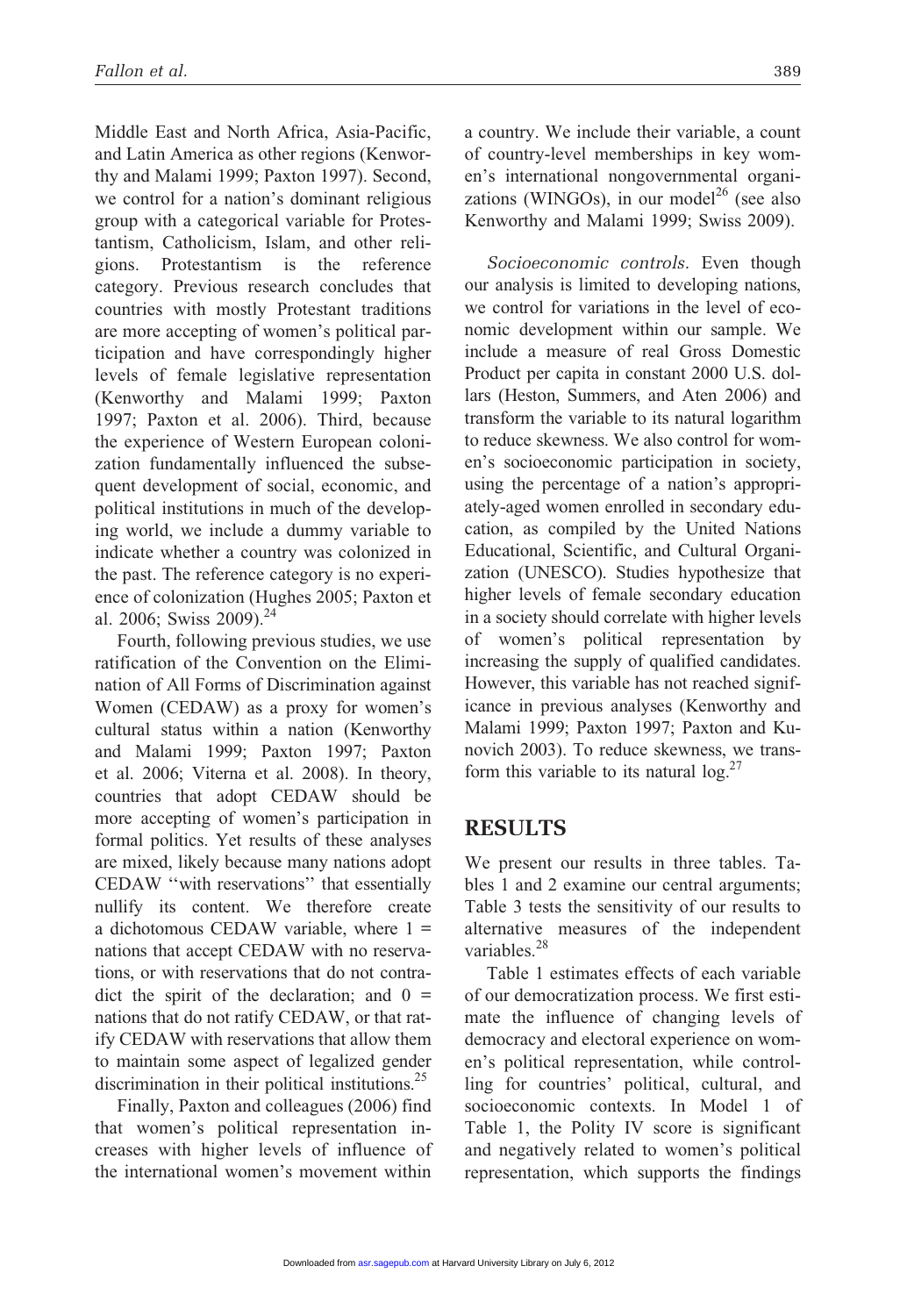| Variable                              | Model 1     | Model 2     | Model 3     |
|---------------------------------------|-------------|-------------|-------------|
| <b>CONTROLS</b>                       |             |             |             |
| Political                             |             |             |             |
| Years Since Female Suffrage           | $.110***$   | $.114***$   | $.104***$   |
| Left Party in Power                   | 2.669***    | 2.605***    | $2.459***$  |
| Marxist-Leninist Regime               | 12.228***   | 11.381***   | 11.623***   |
| Electoral System (Plurality/Majority) |             |             |             |
| Proportional Representation           | 1.714       | 1.806       | 1.185       |
| Mixed/Other                           | 1.334       | 1.362       | 1.176       |
| Cultural                              |             |             |             |
| Colonized                             | 1.281       | 1.619       | .681        |
| Region (sub-Saharan Africa)           |             |             |             |
| Middle East and Northern Africa       | $-7.242***$ | $-7.169***$ | $-6.517***$ |
| Asia-Pacific                          | $-3.841**$  | $-3.630**$  | $-3.302*$   |
| Latin America                         | $-5.643**$  | $-5.506**$  | $-4.149*$   |
| Central and Eastern Europe            | $-.619$     | $-.207$     | 2.100       |
| Religion (Protestantism)              |             |             |             |
| Catholicism                           | $-2.818$    | $-2.621$    | $-2.547$    |
| Islam                                 | $-2.948$    | $-2.780$    | $-2.479$    |
| Orthodox                              | $-2.379$    | $-2.225$    | $-1.932$    |
| Other                                 | $-2.617$    | $-2.457$    | $-2.164$    |
| Ratified CEDAW                        | 1.274       | 1.223       | 1.377*      |
| WINGOs Memberships                    | $-.108$     | $-.085$     | $-.091$     |
| Socioeconomic                         |             |             |             |
| Logged GDP per Capita                 | $-.006$     | $-.130$     | $-.018$     |
| Logged Female Secondary Education     | $1.506**$   | $1.654**$   | 1.310*      |
| DEMOCRATIZATION                       |             |             |             |
| Polity IV Score                       | $-.228***$  | $-.338***$  | $-.339***$  |
| Number of Elections                   | .439**      | $-.092$     | $-.050$     |
| Polity IV-Elections Interaction       |             | $.034**$    | $.027*$     |
| Any Female Political Quotas           | $5.255***$  | 5.207***    | $5.002***$  |
| Democratic Transition from (None)     |             |             |             |
| Civil Strife                          |             |             | 4.319**     |
| Authoritarian Regime<br>Communism     |             |             | .974        |
| Years Since Transition                |             |             | $-2.787$    |
|                                       |             |             | .067        |
| Constant                              | 1.777       | 2.562       | 3.402       |
| $R^2$ Overall                         | .410        | .419        | .444        |
| Autocorrelation Coefficient (rho)     | .512        | .513        | .503        |

Table 1. Estimating the Effects of the Democratization Process on Women's Legislative Representation in 118 Developing Countries, 1975 to 2009 ( $N$  = 712)

Note: Reference category in parentheses.

 ${}^{*}p$  < .05; \*\* p < .01; \*\*\* p < .001 (two-tailed tests).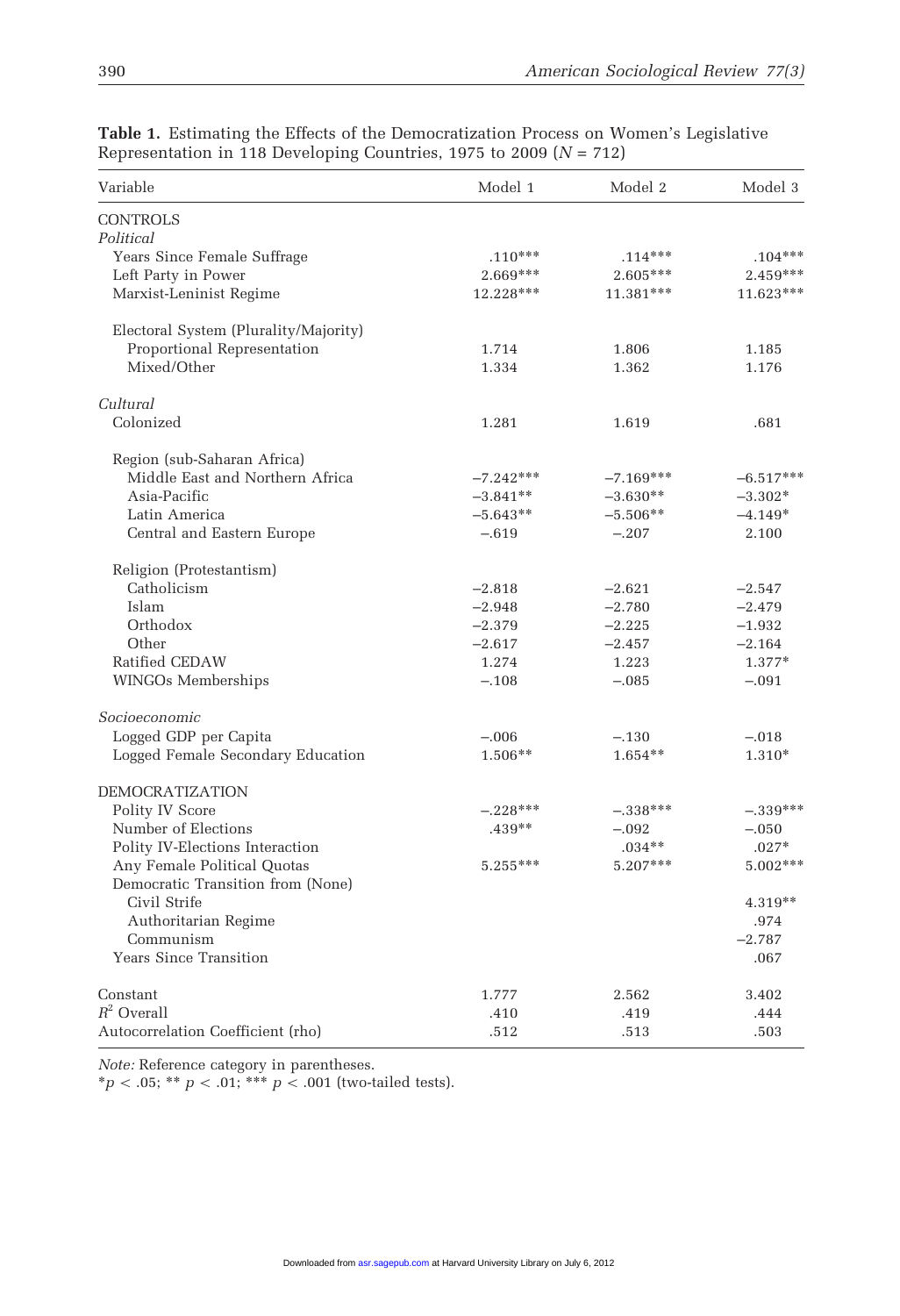of previous research. The number of elections is significant and positive.

The control variables support some, but not all, of our expectations. The political controls are all statistically significant and positive, with the surprising exception that electoral system has no significant effect. Moving to the cultural controls, coefficients for religious groups are all negative in relation to the Protestant reference category, as anticipated, but none are significant. Coefficients for all regions are negative in contrast to sub-Saharan Africa, with all but Central and Eastern Europe reaching significance. Neither the coefficient for CEDAW nor for WINGOs is significant. Unlike previous studies, one of our socioeconomic controls—secondary educational enrollment—shows a positive and statistically significant relationship with female legislative representation. However, our other socioeconomic control, GDP per capita, does not. Our control for gender quotas is positive and significant as expected.

Model 2 adds an interaction term between the Polity IV score and the cumulative count of elections since 1945. This term is significant and positive, challenging the prior consensus that level of democracy does not matter for women's legislative representation. With the addition of the interaction term, the coefficient for the number of elections becomes negatively related to women's representation. The negative main effects for both Polity IV and elections suggest that in the absence of either, the effect of the other is negative: democratic liberties cannot increase women's representation without electoral experience, but elections without increasing democratic freedoms seldom place more women in office. When both electoral experience and democratic freedoms increase, they interact to positively influence women's representation.29

In Figure 1, we use coefficients from Model 2 (Table 1) to graph the predicted [change in](http://asr.sagepub.com/) women's political representation as elections and democracy simultaneously increase, holding all continuous covariates at their mean and categorical covariates at the reference category of zero. We find that the estimated percentage of female parliamentarians is relatively high when democracy levels and number of elections are low. Initial increases in democratic freedoms and election counts result in a decline in the percentage of women in parliament, supporting previous findings. However, as democracy levels and electoral experience continue to increase, women's representation also begins to climb. In short, the effect of democratization on women's legislative representation is curvilinear, but this curvilinear effect only functions through democracy's interaction with electoral experience.<sup>30</sup>

Model 3 of Table 1 assesses the effect of pre-democratic regime type on women's political representation. We also add our control for the number of years elapsed since democratic transition. Countries transitioning from civil strife have significantly higher levels of women's representation than those that did not experience a democratic transition since 1975. Transitions from authoritarian or communist regimes are not significantly distinct from the reference category. The coefficient for number of years since transition is not significant. Effects of our control variables remain consistent, with the exception that the CEDAW variable gains significance.

In Table 2, we examine how the influence of quotas may vary according to the context of democratic transition by estimating an interaction between pre-transition regime type and electoral quotas. We also examine this interaction in different global contexts: Model 1 shows results for the full period (1975 to 2009); Model 2 shows results for all countries during the pre-Beijing conference period (1975 to 1995); and Model 3 shows results for all countries during the post-Beijing period (1996 to 2009).

In the full time period model, we find no significant interaction between transition type and the presence of electoral quotas. In the pre-Beijing period, the effect of quotas in post-civil strife countries are significantly different than the reference category of no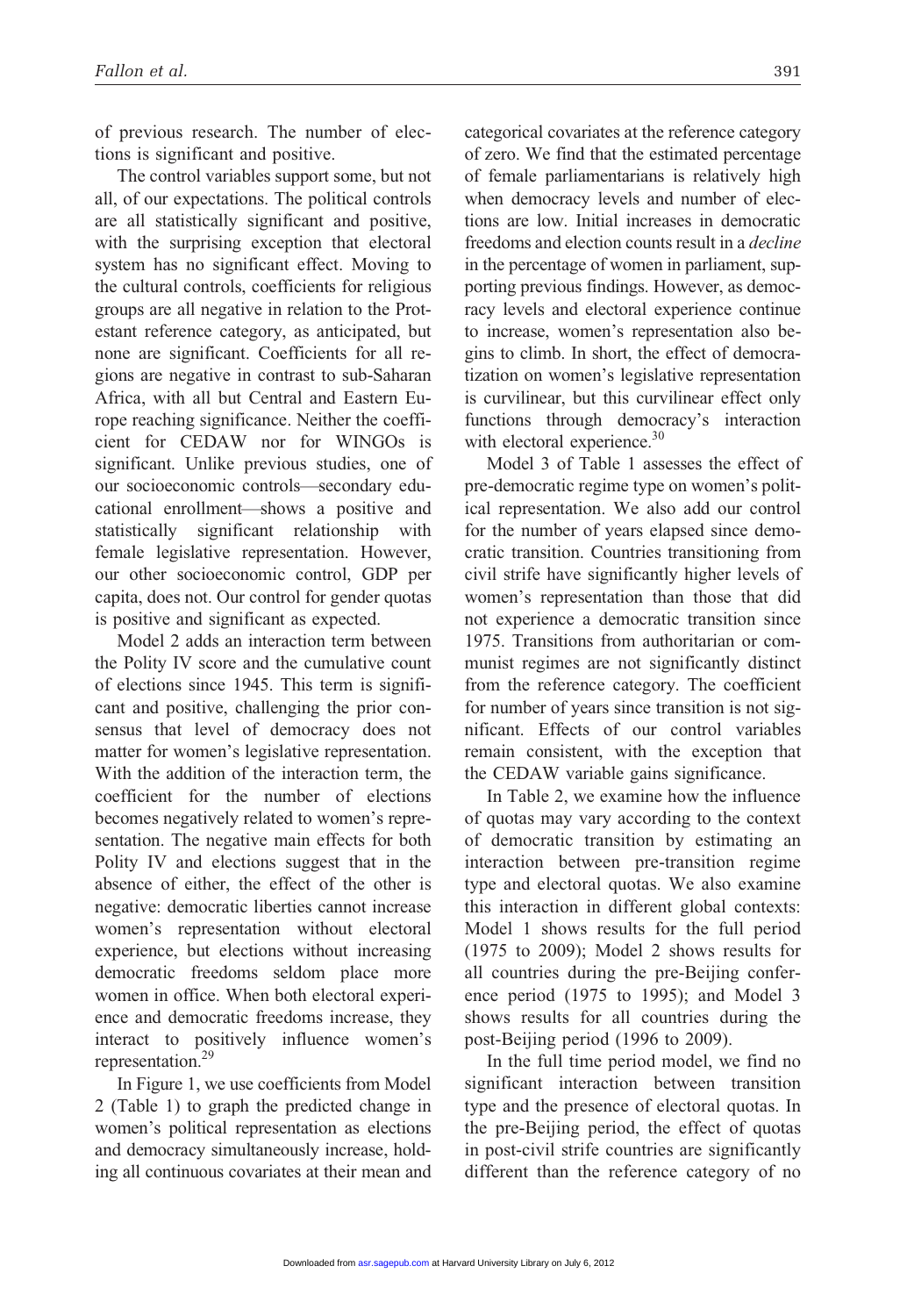

Figure 1. Expected Values for Women's Political Representation as Level of Democratization and Number of Elections Change

Note: Simulated values estimated using coefficients from Table 1, Model 2.

transition and no quotas. Interestingly, the main effects of the civil strife variable, representing countries that transitioned from civil strife but have no electoral quotas, drop from 4.14 to 2.84 and are no longer significant. Similarly, the main effects of the quota variable, representing countries that have quotas but have not transitioned from democracy since 1975, drop from 5.73 to 1.61 and are also no longer significant. Thus, prior to 1995, quotas are effective in increasing women's legislative representation only when accompanied by a civil strife transition, and civil strife transitions are effective only when accompanied by quotas. Prior to 1995, quotas increase women's representation in civil strife countries by an impressive 10 percentage points.<sup>31</sup> Importantly, only three cases account for this strong correlation—Mozambique, Philippines, and South Africa. All three transitioned to democracy from civil strife and implemen[ted quotas](http://asr.sagepub.com/) prior to 1995, and all experienced sharp increases in women's representation shortly thereafter. These findings help mediate

earlier disagreements about whether civil strife transitions promote or inhibit women's political gains.

By contrast, the main effect for quotas is again significant in the post-Beijing period (Model 3). $^{32}$  In this era, even non-transitioning countries with quotas experienced a boost to women's representation of 7.76 percent, in contrast to their non-transitioning counterparts with no quotas. Effects of quotas in countries transitioning from civil strife or authoritarianism are not significantly different from non-transitioning countries. This lack of a significant effect is driven by the increasing effectiveness of quotas in non-transitioning countries and post-authoritarian countries, rather than by a decreasing effectiveness of quotas in post-civil strife countries. However, quotas remain relatively ineffective in postcommunist regimes. Even after 1995, quotas boost women's legislative representation only 1.83 percent—significantly less than non-transitioning nations with quotas.

In Table 3, we explore the sensitivity of our main explanatory variables to alternative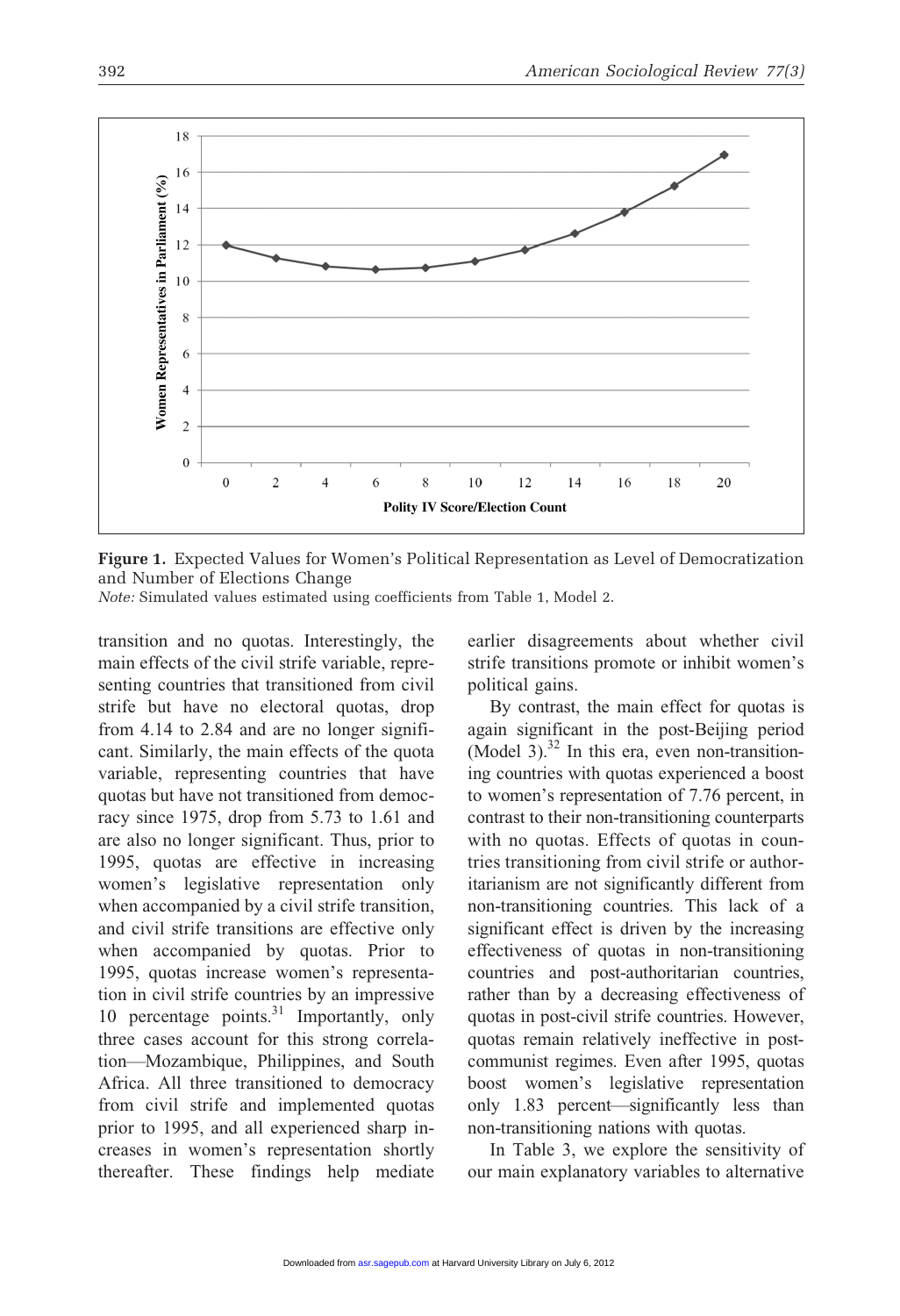#### Fallon et al. 393

| Variable                              | Model 1<br>Full Sample | Model 2<br>1975 to 1995 | Model 3<br>1996 to 2009 |
|---------------------------------------|------------------------|-------------------------|-------------------------|
| <b>CONTROLS</b>                       |                        |                         |                         |
| Political                             |                        |                         |                         |
| Years Since Female Suffrage           | $.102***$              | .040                    | $.122*$                 |
| Left Party in Power                   | $2.465***$             | 2.357***                | $2.781**$               |
| Marxist-Leninist Regime               | 11.621***              | $6.953**$               | 15.183***               |
| Electoral System (Plurality/Majority) |                        |                         |                         |
| Proportional Representation           | 1.185                  | .294                    | 1.851                   |
| Mixed/Other                           | 1.120                  | 1.572                   | .159                    |
| Cultural                              |                        |                         |                         |
| Colonized                             | .627                   | $-.326$                 | 1.550                   |
| Region (sub-Saharan Africa)           |                        |                         |                         |
| Middle East and Northern Africa       | $-6.446***$            | $-4.152*$               | $-6.519*$               |
| Asia-Pacific                          | $-3.180*$              | $-1.912$                | $-2.744$                |
| Latin America                         | $-4.065*$              | 1.930                   | $-9.182**$              |
| Central and Eastern Europe            | 2.271                  | 6.376**                 | .554                    |
| Religion (Protestantism)              |                        |                         |                         |
| Catholicism                           | $-2.420$               | $-1.066$                | $-1.904$                |
| Islam                                 | $-2.440$               | $-.028$                 | $-5.438$                |
| Orthodox                              | $-2.037$               | $-2.663$                | .067                    |
| Other                                 | $-2.124$               | .774                    | $-4.734$                |
| Ratified CEDAW                        | 1.347*                 | .899                    | 3.714                   |
| WINGOs Memberships                    | $-.098$                | .098                    | $-.273**$               |
| Socioeconomic                         |                        |                         |                         |
| Logged GDP per Capita                 | .039                   | $-.591$                 | 1.151                   |
| Logged Female Secondary Education     | 1.268*                 | $1.429**$               | 1.175                   |
| <b>DEMOCRATIZATION</b>                |                        |                         |                         |
| Polity IV Score                       | $-.343***$             | $-.420***$              |                         |
| Number of Elections                   | $-.075$                | $-.607*$                |                         |
| Polity IV-Elections Interaction       | $.028*$                | $.053***$               |                         |
| Any Female Political Quotas           | 5.729***               | 1.612                   | 7.758***                |
| Democratic Transition from (None)     |                        |                         |                         |
| Civil Strife                          | 4.135**                | 2.838                   | 4.180                   |
| Authoritarian Regime                  | 1.267                  | .922                    | .391                    |
| Communism                             | $-2.354$               | $-1.913$                | $-7.738*$               |
| Years Since Transition                | .081                   | $-.091$                 | .009                    |
| Transition-Quota Interaction          |                        |                         |                         |
| Civil Strife and Quotas               | $-.120$                | 8.592*                  | $-3.118$                |
| Authoritarian and Quotas              | $-1.255$               | 4.610                   | $-.695$                 |
| Communism and Quotas                  | $-2.229$               | .438                    | $-5.932*$               |
| Constant                              | 3.228                  | 6.336                   | $-5.271$                |
| Observations                          | 712                    | 429                     | 283                     |
| Number of Countries                   | 118                    | 116                     | 113                     |
| $R^2$ Overall                         | .449                   | .430                    | .394                    |
| Autocorrelation Coefficient (rho)     | .502                   | .177                    | .243                    |

Table 2. Estimating the Effects of the Interaction between Quotas and Transition Contexts on Women's Legislative Representation in 118 Developing Countries, 1975 to 2009

Note: Reference category in parentheses.

\*  $p < .05;$  \*\*  $p < .01;$  \*\*\*  $p < .001$  (two-tailed tests).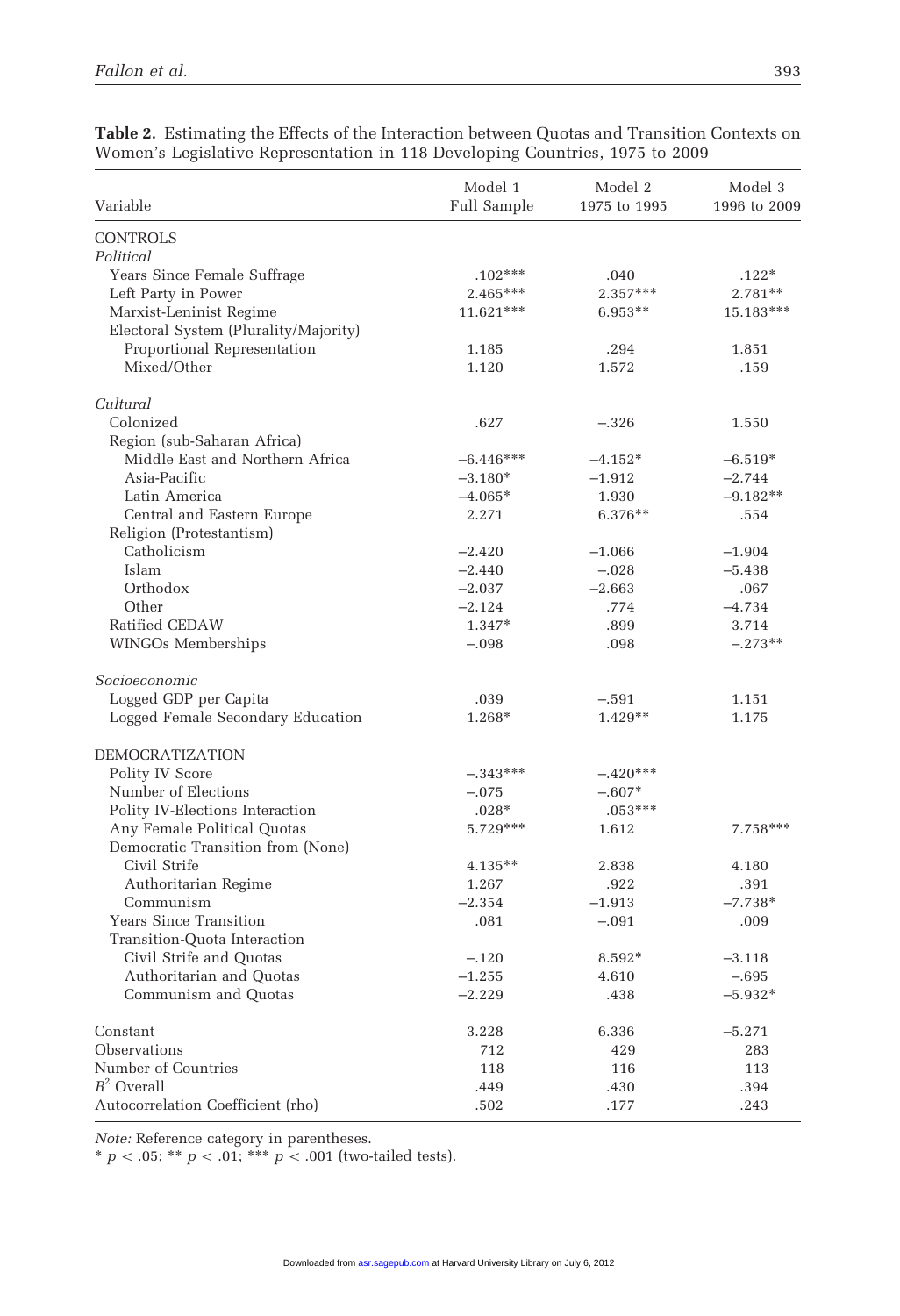Table 3. Sensitivity Tests: Results for Women's Legislative Representation in 118 Developing Countries, 1975 to 2009  $(N = 712)$ 

| Variable                                   | Model 1       | Model 2      | Model 3     | Model 4        |
|--------------------------------------------|---------------|--------------|-------------|----------------|
|                                            |               |              |             |                |
| <b>CONTROLS</b>                            |               |              |             |                |
| Political                                  |               |              |             |                |
| Years Since Female Suffrage                | $.100***$     | $.126***$    | $.102***$   | $.090**$       |
| Left Party in Power                        | $2.451***$    | $2.532***$   | $2.464***$  | 2.270***       |
| Marxist-Leninist Regime                    | 11.574***     | $8.585**$    | $11.623***$ | 11.522***      |
| Electoral System (Plurality/Majority)      |               |              |             |                |
| Proportional Representation<br>Mixed/Other | 1.149<br>.924 | .061<br>.031 |             | 1.277<br>1.156 |
| Alternate Electoral (Plurality/Majority)   |               |              |             |                |
| Proportional Representation                |               |              | 1.156       |                |
|                                            |               |              |             |                |
| Cultural                                   |               |              |             |                |
| Colonized                                  | .651          | .130         | .628        | .457           |
| Region (sub-Saharan African)               |               |              |             |                |
| Middle East and Northern Africa            | $-6.911***$   |              | $-6.439***$ | $-6.068***$    |
| Asia-Pacific                               | $-3.370*$     |              | $-3.184*$   | $-3.207*$      |
| Latin America                              | $-4.493**$    |              | $-4.043*$   | $-4.612*$      |
| Central and Eastern Europe                 | 1.999         |              | 2.288       | 3.328          |
| Religion (Protestantism)                   |               |              |             |                |
| Catholicism                                |               | $-2.860$     | $-2.433$    | $-2.532$       |
| Islam                                      |               | $-5.050**$   | $-2.449$    | $-2.923$       |
| Orthodox                                   |               | $-1.895$     | $-2.055$    | $-2.591$       |
| Other                                      |               | $-3.069$     | $-2.132$    | $-2.476$       |
| Ratified CEDAW                             | 1.349*        | 1.638*       | 1.350*      | 1.212          |
| WINGOs Memberships                         | $-.100$       | $-.107$      | $-.098$     | $-.120$        |
| Socioeconomic                              |               |              |             |                |
| Logged GDP per Capita                      | .103          | $-.106$      | .039        | .192           |
| Logged Female Secondary Education          | 1.369*        | .566         | $1.265*$    | 1.207*         |
| <b>DEMOCRATIZATION</b>                     |               |              |             |                |
| Polity IV Score                            | $-.338***$    | $-.335***$   | $-.343***$  |                |
| Freedom House Score                        |               |              |             | $-1.260***$    |
| Number of Elections                        | $-.086$       | $-.230$      | $-.075$     | $-.233$        |
| Polity IV/FH-Elections Interaction         | $.028*$       | $.025*$      | $.028*$     | $.125**$       |
| Any Female Political Quotas                | 5.621***      | 5.924 ***    | 5.730***    | 5.565***       |
| Democratic Transition from (None)          |               |              |             |                |
| Civil Strife                               | $4.226**$     | 3.860*       | $4.141**$   | 3.356*         |
| Authoritarian Regime                       | 1.181         | 1.663        | 1.267       | .673           |
| Communism                                  | $-2.280$      | $-1.474$     | $-2.356$    | $-3.621*$      |
| Years Since Transition                     | .082          | .124         | .081        | .084           |
| Transition-Quota Interaction               |               |              |             |                |
| Civil Strife and Quotas                    | $-.045$       | .011         | $-.120$     | .555           |
| Authoritarian and Quotas                   | $-1.233$      | $-1.403$     | $-1.252$    | $-.968$        |
| Communism and Quotas                       | $-2.359$      | $-1.969$     | $-2.226$    | $-2.237$       |
|                                            |               |              |             |                |
| Constant<br>$R^2$ Overall                  | .597          | 6.276        | 3.245       | 4.806          |
|                                            | .445          | .398         | .449        | .460           |
| Autocorrelation Coefficient (rho)          | .502          | .502         | .502        | .495           |

Note: Reference category in parentheses.

\*  $p < .05;$  \*\*  $p < .01;$  \*\*\*  $p < .001$  (two-tailed tests).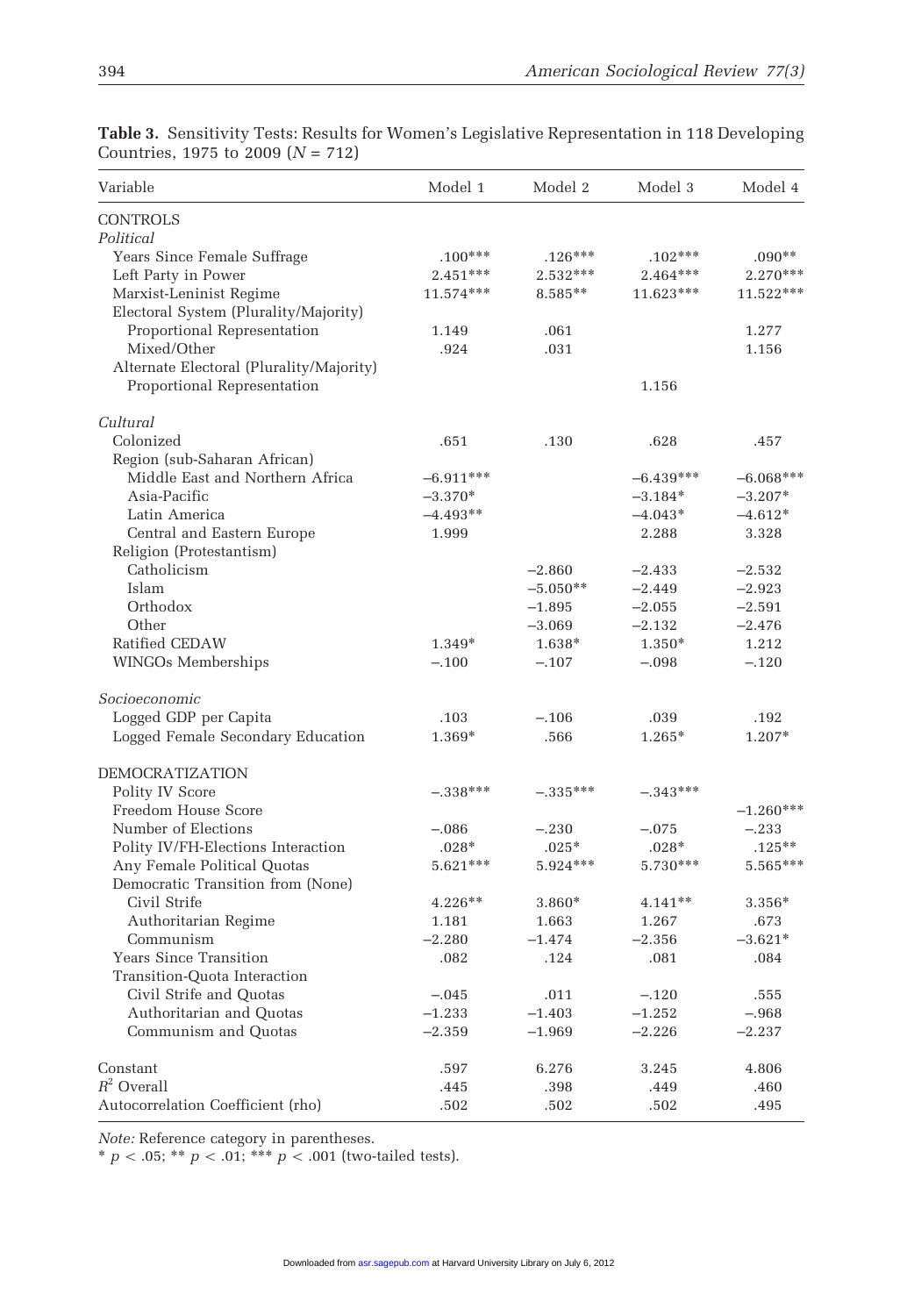specifications. Model 1 replicates the full model from Table 2 but excludes religion. Model 2 excludes region. Model 3 uses an alternate, dichotomous measure of electoral system in which mixed and proportional representation systems are collapsed. Model 4 utilizes Freedom House scores, rather than Polity IV, to measure democracy.<sup>33</sup> No significant differences emerge in these models with respect to the various political, cultural, or socioeconomic controls. In all four models, the direction, significance, and general magnitude of the coefficients for democracy, elections, and the democracy-elections interaction remain the same. This suggests that despite the presence of collinearity of some variables in our original models, our primary results are robust to alternate measures and specification. We also conducted a Hausman endogeneity test on the democracy variable to rule out the possibility of endogeneity bias, further supporting the robustness of our findings (Hausman 1978; Wooldridge  $2002$ ).<sup>34</sup>

# DISCUSSION

Increased levels of democracy should, by definition, improve individuals' access to political institutions. So why do previous studies find that democracy does not increase, and sometimes appears to decrease, women's legislative representation? This article addresses the paradox by capturing and contextualizing the democratization process—measured as the combined effects of a nation's pre-democratic regime type, the global context of democratic transition and quota implementation, and historical experiences with elections—as it affects women's legislative representation over time. In this section, we (1) discuss how democratization affects women's representation across developing coun[tries, \(2\)](http://asr.sagepub.com/) examine the role that quotas play in this process, and (3) briefly present additional findings.

# The Democratization Process and Women's Representation in Developing Countries

Our results indicate that post-1975, democratization has a significant curvilinear effect on women's legislative representation within developing nations. Immediately after democratic openings, women's legislative representation drops but then gradually increases with each additional election. The initial decrease in legislators is tied to pre-democratic regime types, and the slow upward trajectory is connected to a nation's electoral experience and increases in democratic freedoms over time.

The decline in women's legislative representation with democratization makes sense, particularly with transitions from communist and authoritarian regimes, where electoral party competition is less likely to occur (see Figures 2 and 3). Under these regimes, women are often appointed to political positions. This inflates their representation, but not their political power, because their mandates to govern are from controlling autocrats rather than from constituents. With the transition to democracy, pre-transition political leaders frequently retain significant power and may continue to co-opt or repress women's political mobilization in the short term. Women may also choose to disengage from the political system due to mistrust of previous regimes, where they were often controlled and manipulated by men, whether members of the polit bureau or dictators (Gal and Kligman 2000; Haney 1994; Tripp et al. 2009). Even in countries with strong pre-democratic women's movements, women's political exclusion occurs because new democracies give power to parties, not movements (Chinchilla 1994; Fisher 1989; Friedman 1998), and women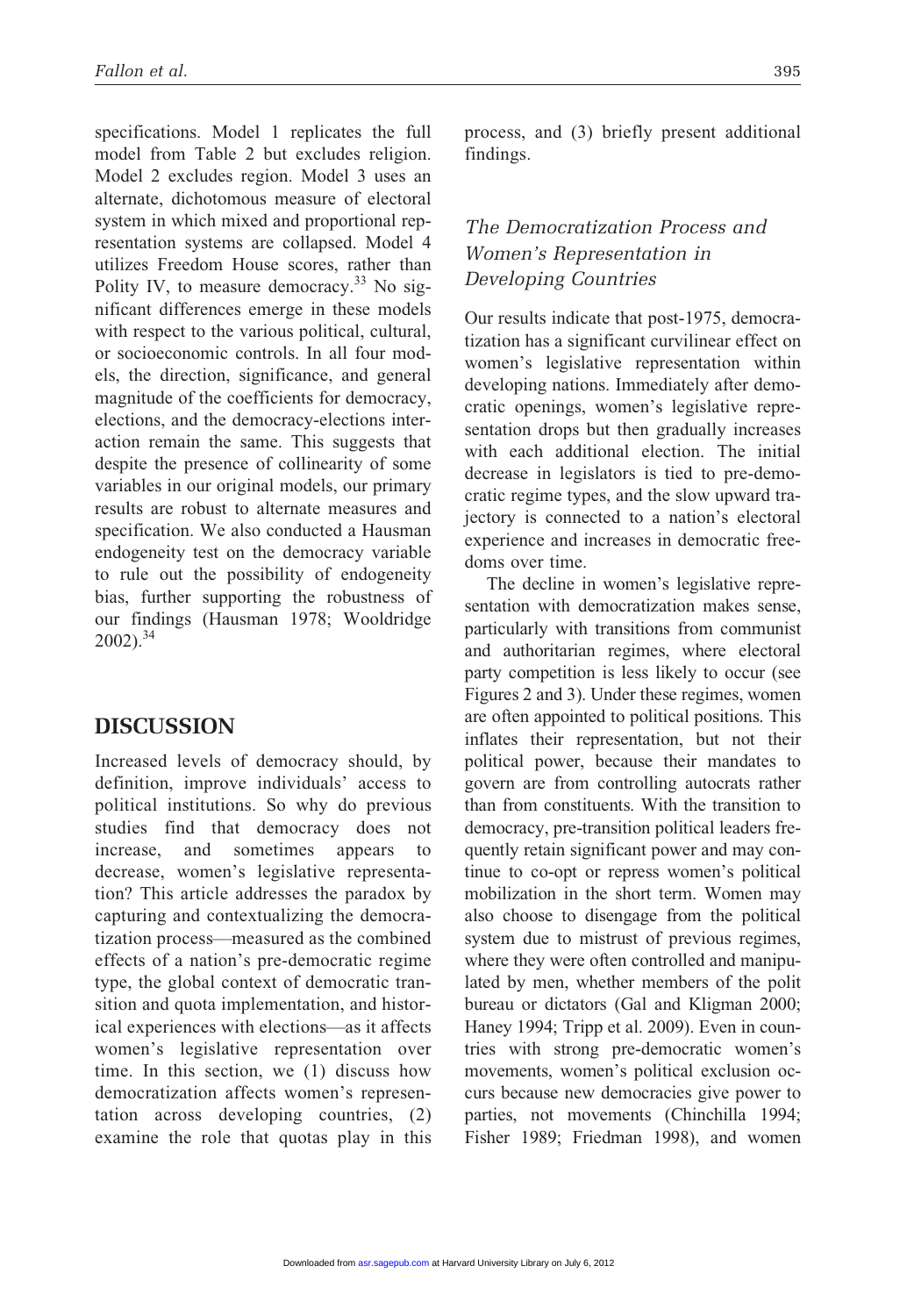

Figure 2. Levels of Women's Representation for Select Countries Transitioning from Communism, 1975 to 2009

often lack experience with party politics. Women's access to new political positions is thus initially thwarted by democratic transition (Friedman 1998; Nelson and Chowdhury 1994).

Yet especially in nations with longer histories of electoral experience, women's legislative representation begins to increase again as democracy scores continue to improve. Moreover, each additional democratic election after the initial downturn continues to bring women more political knowledge as well as increasing faith that engaging the system will be beneficial. This slow acculturation to the new system is particularly relevant for women, who are often excluded from real decision-making governmental and party positions under dictatorships (Einhorn 1993; Jaquette and Wolchik 1998; Tripp [1994\). At](http://asr.sagepub.com/) the same time, men in control of party power may gain trust in women's abilities and may adapt to international norms that promote

women's legislative representation. Incumbent power-holders begin to transition out of office with new democratic limits on re-election, opening space for new political players. Increasing political freedoms and additional elections may also give parties incentives to court women's votes by increasing their commitment to women's representation. After the initial drop is taken into account, increasing democratic freedoms do improve women's legislative representation over time and across developing countries.

Our findings further demonstrate that predemocratic conditions have important consequences for women's post-democratic legislative representation. Although women across developing countries benefit from democratization, women's representation increases the most in nations transitioning from civil strife, especially prior to 1995. This supports and extends results of Viterna and Fallon (2008) and Hughes (2009).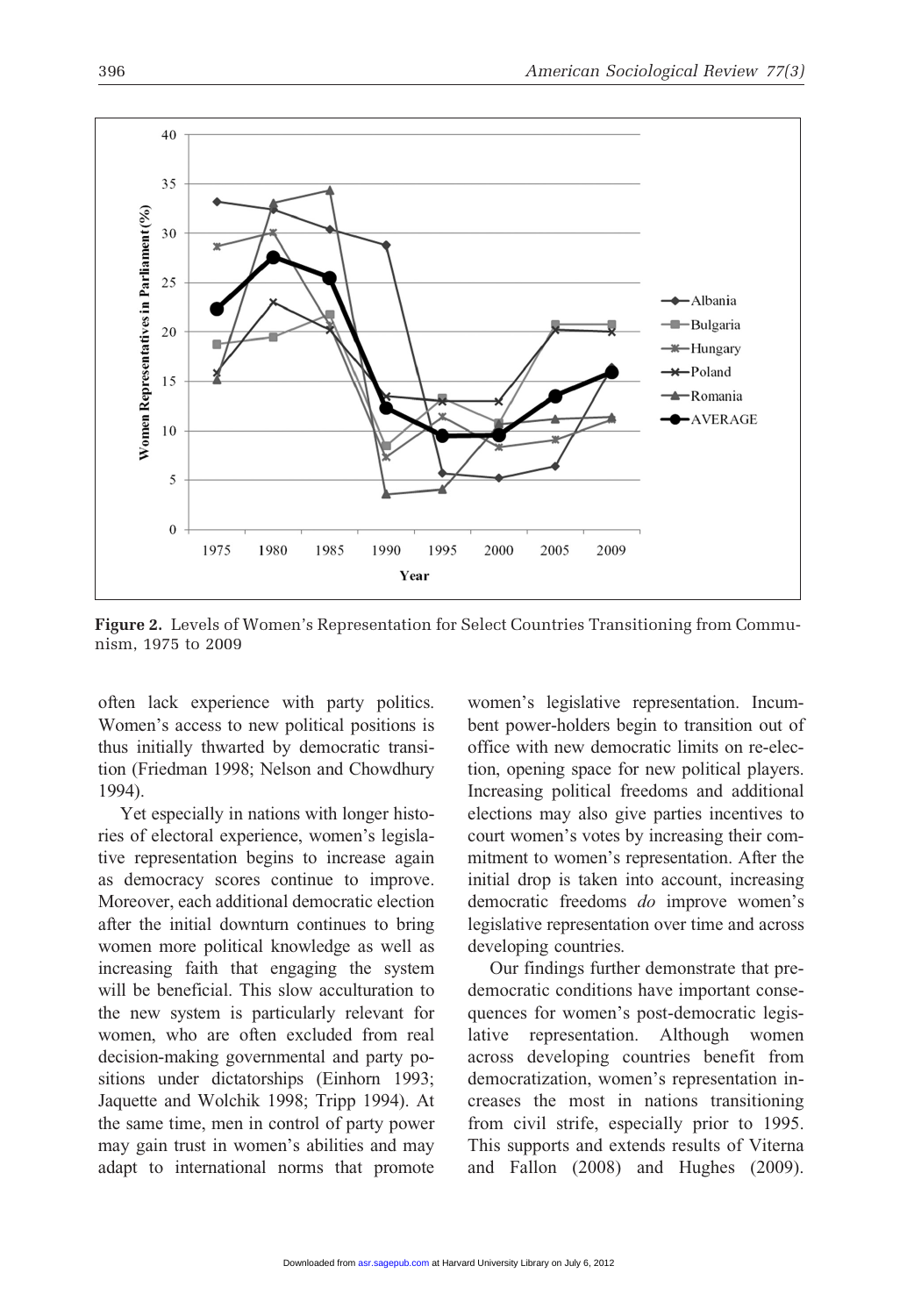

Figure 3. Levels of Women's Representation for Select Countries Transitioning from Authoritarianism, 1975 to 2009

Indeed, women's representation in many post-civil strife nations did not experience an initial decline with democratization, as is typical in other transitioning states (see Figure 4). Nevertheless, we caution that the significant effect of civil strife in our models is confined to pre-1995 cases that were accompanied by quotas, an effect driven exclusively by three cases.

By contrast, women in post-communist nations appear to make fewer gains in women's legislative representation than even their nontransitioning counterparts, especially after 1995. Existing research concludes that communist legacies encourage women's withdrawal from politics at the national level. Our findings suggest that future studies must examine how communist legacies create political systems that appear relatively immune to the world polity's explicit post-1995 push to improve women's political participation through quotas. Nevertheless, it is [important](http://asr.sagepub.com/) to remember that even in former communist countries, where the post-transition drop in women's representation was the steepest, the combined effects of increasing democratic freedoms and additional electoral opportunities continues to significantly increase women's legislative representation over time. Of course, quota effectiveness is central to the patterns found across both post-civil strife and post-communist nations.

# The Democratization Process and Variation in Quota Effectiveness

Prior to Beijing 95, positive effects of quotas for women's legislative representation were only significant in three post-civil strife countries. This helps explain why early studies of quotas found little evidence of their worldwide effectiveness. We suggest that the increased presence of international organizations, especially peace-negotiating institutions such as the United Nations, pressured post-civil strife governments to conform to international and institutional mandates for quota implementation (Hughes 2009). This pressure likely bolstered mobilized women's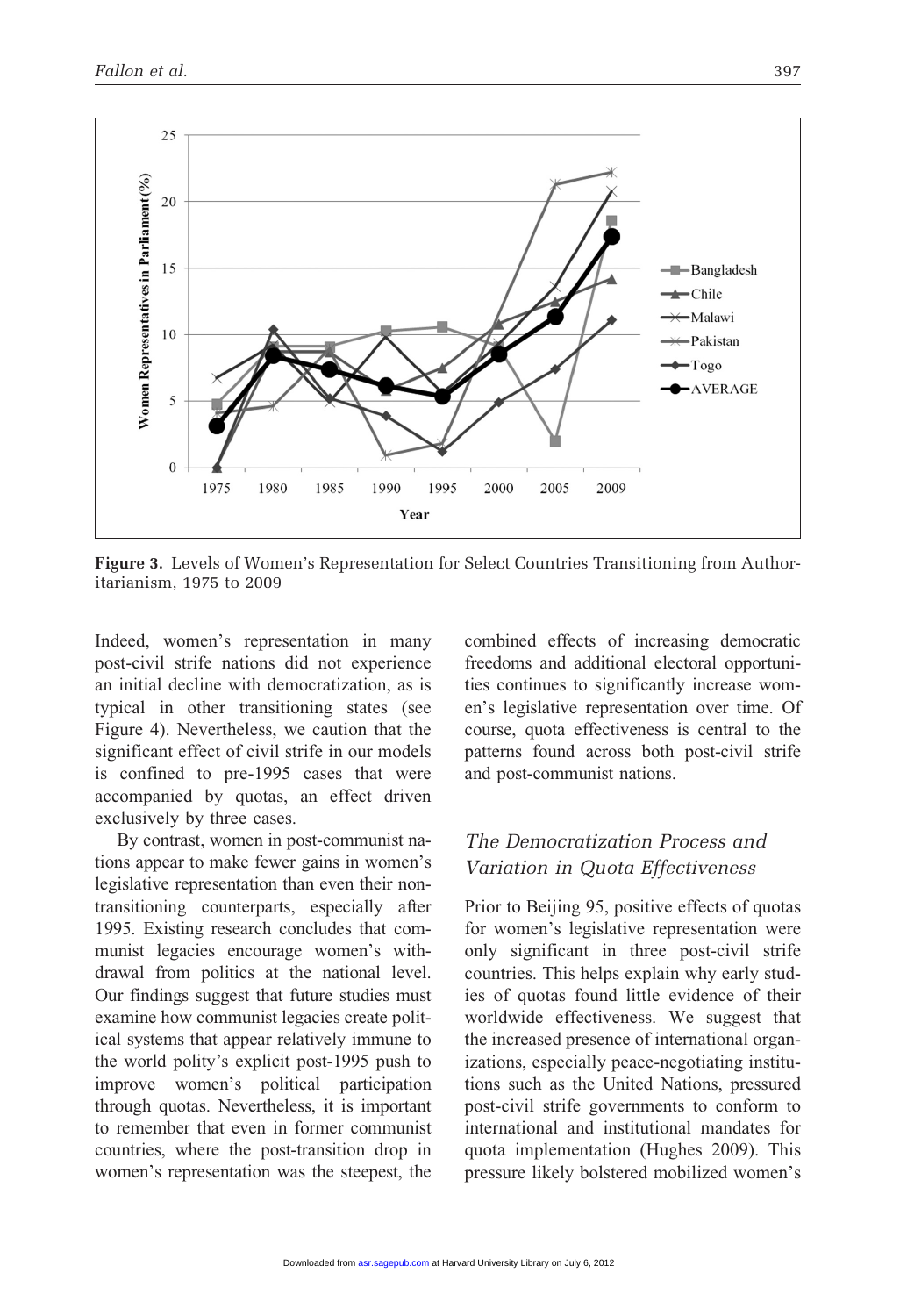

Figure 4. Levels of Women's Representation for Select Countries Transitioning from Civil Strife, 1975 to 2009

power, increasing their ability to effectively lobby new or reformed political parties to implement quotas effectively. In addition, whereas other transitioning nations often found newly democratic political systems filled by the same political leaders as during the prior autocratic era, countries experiencing civil strife were more likely to see new players enter the political arena (Viterna and Fallon 2008). This increased competition may have heightened the ability of women's movements to demand concessions from party members in exchange for their support. Prior to 1995, civil strife transitions appear to create a political context where quotas were especially effective at placing women in legislatures.

After 1995, however, the effectiveness of quotas on women's legislative representation becomes more universal, such that countries transitioning from civil strife are no longer significantly distinct in our models. [The inter](http://asr.sagepub.com/)national pressure to make quotas effective which was brought to bear primarily on civil strife countries prior to 1995—extended to

other transitioning countries after the conference in Beijing. Some evidence shows that the early successes of these civil strife countries with their fast-track quotas were instrumental for propelling affirmative action measures to the forefront of international arenas like Beijing (Chen 2008; Krook 2006). International activists used the example of civil strife nations' successes to argue for the potential of quotas in transforming all nations, and for making quotas central to the international feminist agenda. Although few in number, successful cases of pre-1995 civil strife democratizations may have indirectly propelled women's successes in the post-1995 period through their influence on the world polity.

Nevertheless, quotas remain significantly less effective in nations that transitioned from communism to democracy, even in the post-1995 period. In these nations, initially steep drops in women's legislative representation after democratization were followed by slow and steady increases as levels of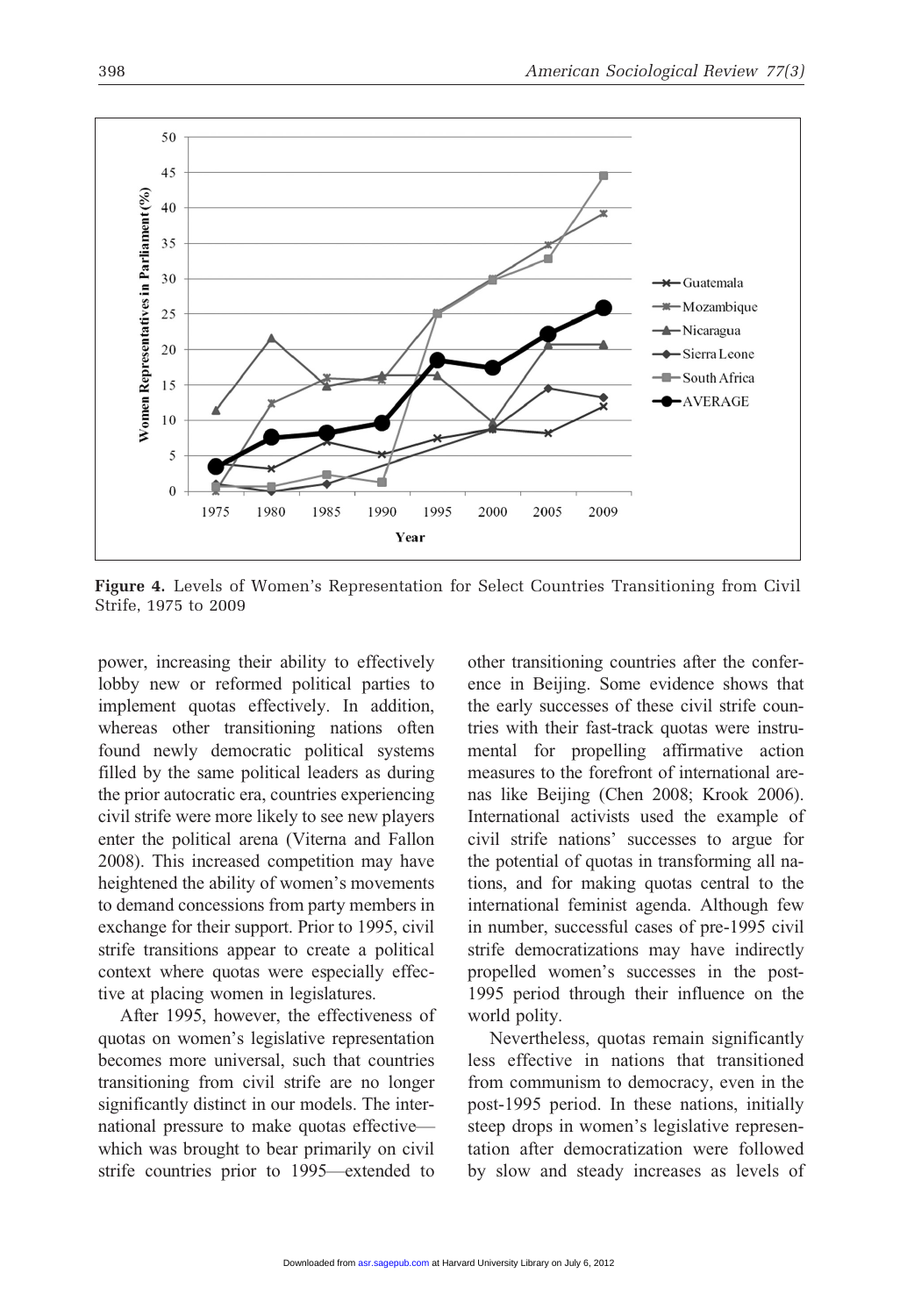democracy and numbers of elections also increased. However, these upward trajectories did not receive the same bump from quota implementation as occurred in other nations. It appears that the ability of the world polity to promote effective quotas is stifled in post-communist nations, where a pre-transition legacy of communistrequired affirmative action policies may have resulted in post-transition resistance to new global norms. Our results thus demonstrate that attention to democratization processes can, in turn, improve scholars' efforts to predict variations in quota effectiveness.

# Additional Findings

It is accepted knowledge in academic and policy-oriented communities that proportional representation systems increase women's representation within legislative bodies (Matland 2002). However, we find no relationship between proportional representation and women's legislative seats in any of our models. We suggest that the positive effect of proportional representation found in other studies is the result of analyzing developed and developing nations together. It is perhaps not surprising that effects of proportional representation on women's representation operate differently in developing country contexts, given that political systems in developing countries are likely to suffer from instability, weaker state structures, and variations in democratic freedoms over time; that women's movements in developing nations often have fewer civil freedoms and socioeconomic resources than women's movements in developed countries; and that alternative electoral systems that incorporate local indigenous knowledge may not be wellcaptured by the ''other'' category often used in models (Alvarez 1990; Kasfir 1998; Mamdani 1996). $35$ 

Our finding that left party in power is significant for women's legislative representation in developing nations, while in the expected direction, is also noteworthy. To our knowledge, this is the first test of this variable for developing nations. Previous studies assume that leftist parties are ideologically predisposed to promote gender equality and therefore legislative parity. However, our finding of a curvilinear effect of democratization on women's legislative representation led us to suspect that the effect of leftist party in power is perhaps better explained by its ties to nondemocratic regimes than to opening spaces of gender equality. To examine this hypothesis, we ran additional models that tested a left party/Polity IV interaction term based on Model 1 in Table 2.36 Our findings support the claim that a left party in power has the strongest effect in countries with low levels of democracy, as the coefficient for the interaction term  $(-.35)$  is negative and significant ( $p < .001$ ). Consequently, as countries become more democratic, the overall effect of the left party variable weakens. Having a left party in power in an authoritarian regime has a much stronger effect on women's representation than does a left party in a democracy.37

In addition to these unexpected results from our political controls, we also highlight two surprising outcomes from our cultural and socioeconomic controls. First, scholars often posit a significant and positive effect of CEDAW ratification on women's representation, but this variable has seldom reached significance in previous models. By coding countries that adopted CEDAW with significant reservations in the same category as countries that did not ratify CEDAW at all, our variable crosses the threshold for significance, suggesting that this coding may be a better proxy for cultural attitudes toward women than measuring ratification alone. Second, our study is one of the first to find statistically significant effects of women's socioeconomic status, measured as percentage of female secondary educational enrollment, on women's political representation (see also note 27). Although data are limited, we anticipate that analyses of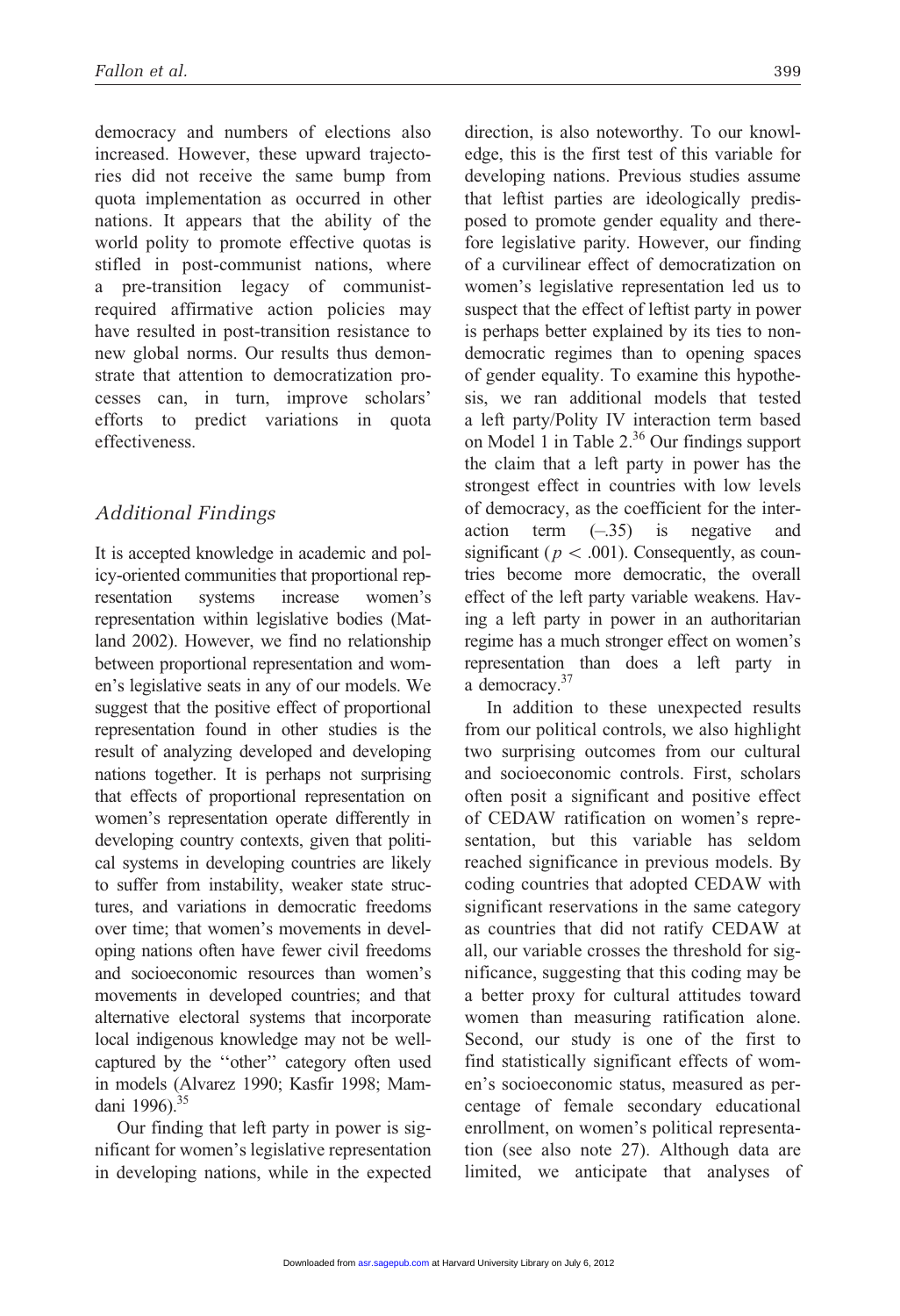women's socioeconomic status will be central to future efforts at parsing out how factors affecting women's political representation in developing countries differ from those in developed countries.

# **CONCLUSIONS**

Although access to political institutions should theoretically increase with democracy, scholars consistently find that democracy does little to improve women's political representation. We resolve this paradox by demonstrating that it is the democratization process, rather than a nation's level of democracy at a particular moment in time, that matters for women's representation. Democratic transitions are critical junctures where political institutions are created and political cultures are transformed. Nations that transition to democracy after 1975 are thus more likely to see benefits for women's representation than are early democratizers or non-democratic regimes. However, these benefits are not immediate. Women's legislative representation initially drops with new democratic freedoms and only begins to climb again as democratic freedoms increase over time and across elections. The rate of increase, in turn, is dependent in part on a nation's predemocratic legacy, historical electoral experience, and quota implementation. The effectiveness of quotas appears to be partially dependent on whether and what type of democratic transition accompanies their implementation. Over time, women's gains become significant.

Our findings demonstrate that women's attainment of political knowledge and power, like democratization itself, is a process. Citizens often must contend with politically powerful players from previous regimes for state influence, while simultaneously learning to negotiate unfamiliar political systems. Investigating variations in democratization processes—including the pre-transition legacy, historical experiences with elections, the global context of the transition, and post-transition levels of democratic freedoms and quotas—should be central to future analyses of women's legislative representation in developing nations.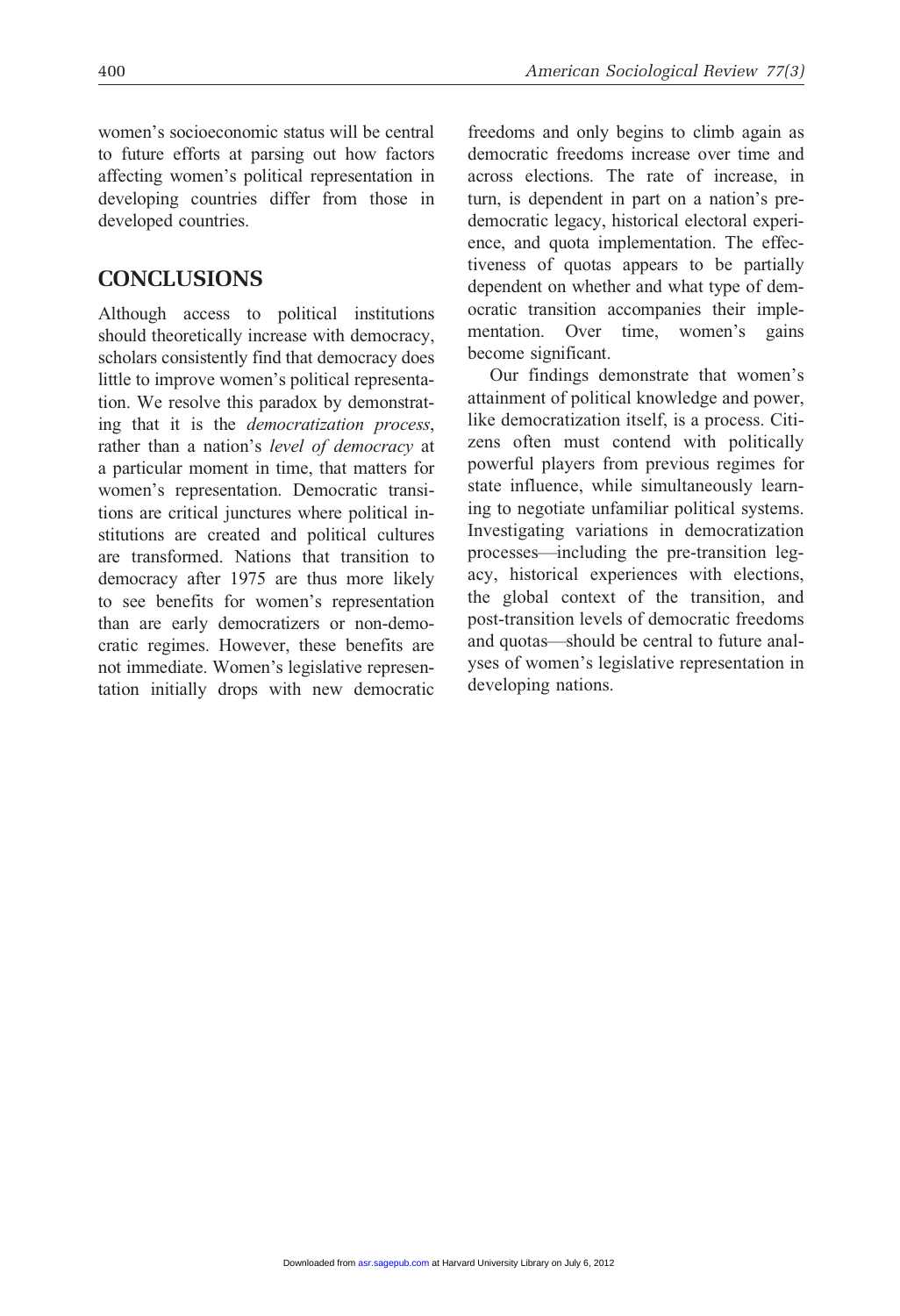| ŗ<br>ļ<br>relation |  |
|--------------------|--|
| ٦                  |  |
| ×                  |  |
| $\vec{E}$          |  |

|                                                                                                                                                                                                | $\Xi$                                                                                                                                                                                 | $\boxed{2}$   | ල                   | E                | ල                       | ම               | Σ              | $\widehat{E}$<br>$\overset{\circ}{\text{e}}$ | (10)             | (11)                      | $(12)$     | (13)                 | (14)        | (15)           | (16)             | (17)            | (18)                                   | (20)<br>(19)                                                                 | (21)                                                                                     | (22)       | (23)                     | (24)  | (25)        | (26) |
|------------------------------------------------------------------------------------------------------------------------------------------------------------------------------------------------|---------------------------------------------------------------------------------------------------------------------------------------------------------------------------------------|---------------|---------------------|------------------|-------------------------|-----------------|----------------|----------------------------------------------|------------------|---------------------------|------------|----------------------|-------------|----------------|------------------|-----------------|----------------------------------------|------------------------------------------------------------------------------|------------------------------------------------------------------------------------------|------------|--------------------------|-------|-------------|------|
| Years since suffrage                                                                                                                                                                           | $\frac{50}{2}$                                                                                                                                                                        |               |                     |                  |                         |                 |                |                                              |                  |                           |            |                      |             |                |                  |                 |                                        |                                                                              |                                                                                          |            |                          |       |             |      |
| Any electoral quotas for women<br>Left party in power                                                                                                                                          |                                                                                                                                                                                       | 1.00          |                     |                  |                         |                 |                |                                              |                  |                           |            |                      |             |                |                  |                 |                                        |                                                                              |                                                                                          |            |                          |       |             |      |
|                                                                                                                                                                                                | នុះ ទី<br>ដូ                                                                                                                                                                          | $\ddot{q}$    | 1.00                |                  |                         |                 |                |                                              |                  |                           |            |                      |             |                |                  |                 |                                        |                                                                              |                                                                                          |            |                          |       |             |      |
| Marxist-Leninist regime                                                                                                                                                                        |                                                                                                                                                                                       | $-0.8$        | $3^{\circ}$         | 1.00             |                         |                 |                |                                              |                  |                           |            |                      |             |                |                  |                 |                                        |                                                                              |                                                                                          |            |                          |       |             |      |
| Proportional representation system<br>Mixed/other electoral system                                                                                                                             | .06                                                                                                                                                                                   | $\ddot{z}$    | $-0.4$              | 금                | 1.00                    |                 |                |                                              |                  |                           |            |                      |             |                |                  |                 |                                        |                                                                              |                                                                                          |            |                          |       |             |      |
|                                                                                                                                                                                                | $-17$<br>$-17$                                                                                                                                                                        |               | $\ddot{\mathrm{e}}$ | $-0.8$           | $-38$                   | 1.00            |                |                                              |                  |                           |            |                      |             |                |                  |                 |                                        |                                                                              |                                                                                          |            |                          |       |             |      |
| Colonized<br>Catholicism                                                                                                                                                                       |                                                                                                                                                                                       | 6848          | $-0.5$              | <b>90.</b>       | $\ddot{0}$              | $-21$           | $\frac{5}{1}$  |                                              |                  |                           |            |                      |             |                |                  |                 |                                        |                                                                              |                                                                                          |            |                          |       |             |      |
|                                                                                                                                                                                                | $\ddot{.}$                                                                                                                                                                            |               | .02                 | $\ddot{9}$       | 39                      | $\sim$          | $\frac{12}{2}$ | 00.1                                         |                  |                           |            |                      |             |                |                  |                 |                                        |                                                                              |                                                                                          |            |                          |       |             |      |
| $\label{eq:islam} \begin{array}{ll} \mbox{Islam} \end{array}$                                                                                                                                  | $-0.06$                                                                                                                                                                               |               | $-11$               | $-10$            | $-10$                   | 50.             | Ş              | 0.1<br>$-43$                                 |                  |                           |            |                      |             |                |                  |                 |                                        |                                                                              |                                                                                          |            |                          |       |             |      |
|                                                                                                                                                                                                | $-29$                                                                                                                                                                                 | $-0.4$        | $-0.2$              | $-0.4$           | $-0.2$                  | $\ddot{ }$      | $-48$          | $-18$<br>$-18$                               | $\sin$           |                           |            |                      |             |                |                  |                 |                                        |                                                                              |                                                                                          |            |                          |       |             |      |
|                                                                                                                                                                                                |                                                                                                                                                                                       | $-12$         | $\Xi$               |                  |                         | $-11$           | $\frac{12}{1}$ | $-40$<br>$-40$                               | $-17$            | 1.00                      |            |                      |             |                |                  |                 |                                        |                                                                              |                                                                                          |            |                          |       |             |      |
| (10) Orthodox Christianity<br>(11) Other religion<br>(12) Middle East and North Africa<br>(13) Asia-Pacific<br>(14) Latin America                                                              |                                                                                                                                                                                       | $-0.08$       | $-0.7$              | $\frac{11}{106}$ | $-29$<br>$-34$<br>$-34$ | $\overline{10}$ | $\frac{11}{1}$ |                                              | 47               | $-.22$<br>5C              | 1.00       |                      |             |                |                  |                 |                                        |                                                                              |                                                                                          |            |                          |       |             |      |
|                                                                                                                                                                                                |                                                                                                                                                                                       | $-0.04$       | OO.                 | .16              |                         | .14             | $-13$          | $-0.24$<br>$-0.27$                           | $-13$<br>eg      | $-28$<br>$-27$            | $-18$      | 1.00                 |             |                |                  |                 |                                        |                                                                              |                                                                                          |            |                          |       |             |      |
|                                                                                                                                                                                                |                                                                                                                                                                                       |               |                     | 08               | $^{40}$                 | $-0.09$         | $\ddot{5}$     | .69                                          | $-14$<br>$-34$   |                           | $-19$      | $-0.25$              | $\sin$      |                |                  |                 |                                        |                                                                              |                                                                                          |            |                          |       |             |      |
|                                                                                                                                                                                                |                                                                                                                                                                                       |               |                     | $-0.06$          |                         | <b>90.</b>      | $-0.65$        | 09                                           | $-19$            | $-.22$<br>57              | $-14$      | $-18$                | $-19$       | g              |                  |                 |                                        |                                                                              |                                                                                          |            |                          |       |             |      |
| (15) Central and Eastern Europe<br>(16) CEDAW ratification<br>(17) Logged GDP per capita<br>(18) WINGO memberships<br>(19) Logged female secondary education<br>(20) Polity IV score           | $\frac{1}{2}$ $\frac{1}{2}$ $\frac{1}{2}$ $\frac{1}{2}$ $\frac{1}{2}$ $\frac{1}{2}$ $\frac{1}{2}$ $\frac{1}{2}$ $\frac{1}{2}$ $\frac{1}{2}$ $\frac{1}{2}$ $\frac{1}{2}$ $\frac{1}{2}$ | figura da ara |                     | $\overline{10}$  | <b>SHIS</b>             |                 | $-17$          | $-31$<br>$\ddot{5}$                          |                  | $-0.26$<br>$\cdot$ 17     | $-.24$     | $-0.9$               | Ë           | $\ddot{c}$     | 1.0C             |                 |                                        |                                                                              |                                                                                          |            |                          |       |             |      |
|                                                                                                                                                                                                |                                                                                                                                                                                       |               |                     | $-0.04$          |                         | $-18.95$        | $-0.14$        | $-40$                                        | $-22$            | 08                        | $\cdot$ 13 | $-13$                | $\ddot{4}$  | $-31$<br>$-19$ |                  | $\frac{1}{2}$   |                                        |                                                                              |                                                                                          |            |                          |       |             |      |
|                                                                                                                                                                                                |                                                                                                                                                                                       |               |                     | $-0.7$           |                         |                 | $\ddot{c}$     | .19                                          | $-0.8$           | $-0.1$<br>$-19$           | $-0.7$     | Ċ.                   |             |                | ទី អ្នង          |                 | 1.00                                   |                                                                              |                                                                                          |            |                          |       |             |      |
|                                                                                                                                                                                                | .eo                                                                                                                                                                                   |               | 06                  | $\ddot{0}$       | Ğ.                      | .16             | $-.38$         | 32.38                                        | $-20$            | $-18$<br>.26              | .14        | $\ddot{c}$           | 33.27       | $\ddot{35}$    |                  | 3,71            | 1.00<br>.24                            |                                                                              |                                                                                          |            |                          |       |             |      |
|                                                                                                                                                                                                | $\ddot{4}3$                                                                                                                                                                           |               | $\sim$              | $-17$            | $\overline{.19}$        | $-0.1$          | 류              |                                              | $\Xi$<br>$-32$   | $-0.5$                    | $-.22$     | $-0.2$               | 33          | $-14$          | .42              | $-40$           |                                        | 00.1<br>$-41$                                                                |                                                                                          |            |                          |       |             |      |
|                                                                                                                                                                                                | $\ddot{3}$                                                                                                                                                                            |               | $-0.04$             | $-13$            | $\ddot{3}$              | $-0.0$          | $\ddot{a}$     | 46                                           | $-12$<br>$-25$   | $-12$                     | $-14$      | $-0.3$               | 69.         |                | .29              | 4.40            | $\ddot{a}$ is $\ddot{a}$ in $\ddot{a}$ |                                                                              | 001<br>157.98                                                                            |            |                          |       |             |      |
|                                                                                                                                                                                                | 35                                                                                                                                                                                    | $\ddot{36}$   | C,                  | $-12$            | .29                     | $-0.3$          | ਜ਼             | 45                                           | $-0.08$<br>$-30$ | $-10$                     | $-17$      | $-0.5$               | 65          | $-0.7$         | 35               |                 |                                        |                                                                              |                                                                                          | 1.00       |                          |       |             |      |
|                                                                                                                                                                                                | .06                                                                                                                                                                                   | .16           | $\overline{10}$     | $-0.4$           | .16                     | $-0.4$          | H.             | 두<br>80.                                     | $-0.7$           | $-5$                      | $-0.4$     | $\ddot{\phantom{0}}$ | ë.          | $-0.9$         | .16              |                 |                                        |                                                                              |                                                                                          |            | 1.00<br>.14              |       |             |      |
| (21) Count of elections since 1945<br>(22) Polity IV-elections interaction<br>(23) Transition from civil strife<br>(24) Transition from authoritarian regime<br>(25) Transition from communism | $\cdot$ 17                                                                                                                                                                            | .26           | $-0.7$              | $-0.7$           |                         | $-0.0$          | $\ddot{1}$     | .12                                          | $-13$<br>$-0.3$  | .02                       | $-0.08$    | 30-<br>أ             | $\ddot{17}$ | $-17$          | $\overline{.19}$ | .10             | .37                                    |                                                                              | $\ddot{a}$ ; $\ddot{a}$ ; $\ddot{a}$ ; $\ddot{b}$ ; $\ddot{b}$ ; $\ddot{c}$ ; $\ddot{c}$ | .42        | $-12$                    | 1.00  |             |      |
|                                                                                                                                                                                                | .46                                                                                                                                                                                   | $\ddot{1}$    | 03                  | $-0.5$           | .02                     | $\overline{10}$ | $-0.60$        | 08                                           | $-20$            | $-16$<br>.52              | $-.02$     | $-.12$               | $-18$       | .76            | 30               | .26             | $-15$                                  | $\ddot{a}$ $\ddot{a}$ $\ddot{a}$ $\ddot{a}$ $\ddot{a}$ $\ddot{a}$ $\ddot{a}$ | $\ddot{35}$                                                                              |            | $-0.8$<br>$\ddot{\circ}$ | $-16$ | 1.00        |      |
| (26) Years since transition                                                                                                                                                                    | 46                                                                                                                                                                                    | 38            | 02                  | $-0.9$           | .15                     | $\ddot{0}$      | $-17$          |                                              | $-19$            | $-0.7$<br>$\overline{14}$ | $-0.7$     | $-0.8$               | 08          | .25            | 36               | $\overline{31}$ | .18                                    |                                                                              | 55.                                                                                      | $\ddot{=}$ | .23<br>$-48$             | .54   | $\ddot{38}$ | 1.00 |
|                                                                                                                                                                                                |                                                                                                                                                                                       |               |                     |                  |                         |                 |                |                                              |                  |                           |            |                      |             |                |                  |                 |                                        |                                                                              |                                                                                          |            |                          |       |             |      |

Note: Sample of 118 countries with 712 observations from 1975 to 2009. Note: Sample of 118 countries with 712 observations from 1975 to 2009.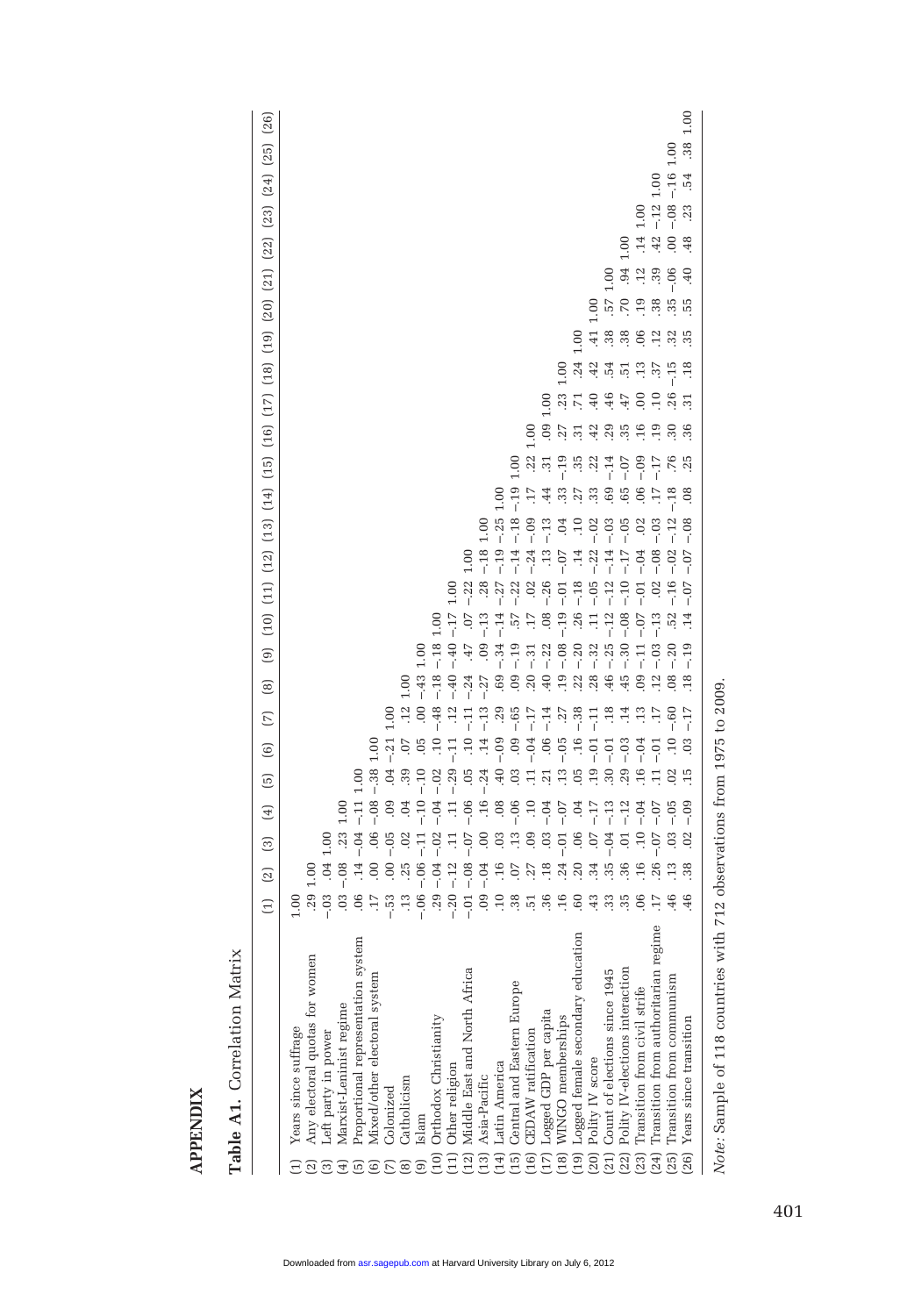#### Authors' Note

Authors are listed in alphabetical order. All authors contributed equally. Alternative analyses mentioned in the text are available upon request.

#### Acknowledgments

We are grateful to Jason Beckfield, David Brady, Lane Kenworthy, Giovani Burgos, Rae Blumberg, Elaine Weiner, anonymous reviewers, and the ASR editors for suggestions. We thank David Brady, Yunus Kaya, Pamela Paxton, Melanie Hughes, and Jennifer Green for collaborating in the construction of our dataset.

#### Funding

Fallon's research was funded by the Social Sciences and Humanities Research Council of Canada and Fonds Québécois de las Recherche sur la Société et la Culture.

#### **Notes**

- 1. Gendered distributions in nations' parliaments is one measure of women's political power relative to men's. We recognize that female legislators do not represent all women (just as male legislators do not represent all men), and we acknowledge that female legislators may, on average, have less status and influence than their male counterparts. Nevertheless, we argue that women's legislative representation in juxtaposition to men's is an important measure of gender equity in access to governing powers, especially in democratic nations (Mansbridge 1999; Phillips 1998). Historically, government structures were closed to women, as were general political rights. As women gained access, their rights have changed, as indicated by the women-friendly policy reforms mentioned earlier.
- 2. The exception is Paxton, Hughes, and Painter (2010). Using growth curve analysis on data from developed and developing countries, they find that improved civil rights are significantly associated with increases in women's legislative representation, but overall levels of democracy are not.
- 3. The Polity IV score is an index that combines six measures of democratic quality: regulation of executive recruitment, competitiveness of executive recruitment, openness of executive recruitment, independence of executive authority, regulation of political competition, and regulation of opposition. These six measures are scored for each nation annually to form separate democracy a[nd autocracy](http://asr.sagepub.com/) scores. These scores are added to form the 21-point Polity scale ranging from –10 (fully autocratic) to 10 (fully democratic).
- 4. The exception is Hughes (2007), who uses eventhistory analysis to examine effects of legislative interruptions on women's representation in developing countries across a 50-year period.
- 5. Quotas are an affirmative action that establishes a minimum level of nominations or seats for women in various government positions. Quotas are often created through constitutional amendments, national-level legislation, or political parties' internal regulations. Some quota critics argue that mandating women's presence in government bodies is anti-democratic. Others worry that women who are perceived as gaining office through their gender rather than their abilities will be rendered powerless, especially given existing social and cultural barriers to women's exercise of political power. Supporters respond that quotas actually deepen democratic freedoms by helping women overcome social and cultural barriers that otherwise prevent them from obtaining political office. By establishing a minimum level of women, quotas ensure that female politicians reach a critical mass with which they can mobilize their institutionally granted political power to help overcome existing cultural barriers. See Dahlerup (2005) for analysis of these debates.
- 6. More recent analyses have improved our understanding of quota effectiveness by gathering within-nation data to examine variables such as closed- or open-list systems, placement mandates, district magnitude, compliance enforcement, and even elite and party attitudes toward progressive gender values (Htun and Jones 2002; Jones 2009; Krook 2009; Matland 2006; Schmidt and Saunders 2004). Beyond the consensus that quotas work best in proportional representation systems with strong compliance enforcement, more research is needed before global generalizations are made about what constitutes the most effective quota system.
- 7. We use Stata's xtregar, re program.
- 8. See Beckfield (2006) for a helpful discussion of fixed versus random effects. A Hausman test favors a fixed-effects approach, but a fixed-effects model does not allow us to estimate coefficients for variables that are not time-varying within countries. Because we are interested in analyzing time-invariant factors (i.e., regional effects, religious effects, electoral system, and colonial history), we choose a random-effects model. When we estimate a stripped down fixed-effects model with only variables that change over time, we find that the direction and significance of our key time-varying variables of interest—democracy levels, their interaction with electoral experience, and our democratic transition measure—remain the same. We choose this strategy over a lagged dependent variable approach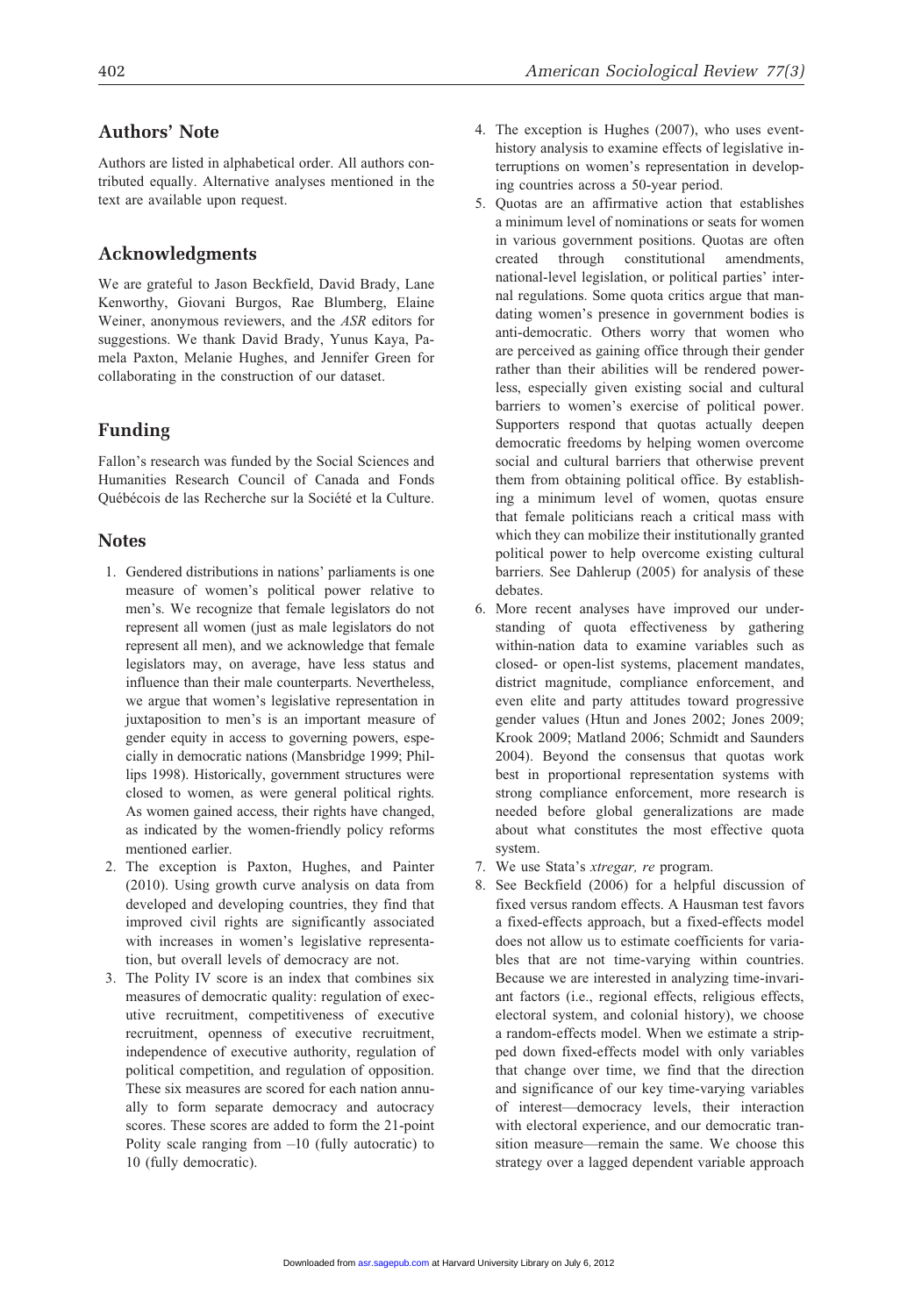because the latter induces endogeneity bias (Achen 2000).

- 9. We also examined developed and developing nations together and then independently. As expected, the democratization process variables did not reach significance in the developed-only sample.
- 10. We exclude small island nations and other microstates due to data limitations. This exclusion should not influence findings because we are not testing size hypotheses, and because these countries account for only a fraction of the world's population (Bollen, Entwisle, and Alderson 1993).
- 11. Our sample includes 118 countries: Albania, Algeria, Angola, Argentina, Armenia, Azerbaijan, Bangladesh, Belarus, Benin, Bhutan, Bolivia, Botswana, Brazil, Bulgaria, Burkina Faso, Burundi, Cambodia, Cameroon, Central African Republic, Chad, Chile, China, Colombia, Costa Rica, Cote d'Ivoire, Croatia, Cuba, Czech Republic, Democratic Republic of Congo, Dominican Republic, Ecuador, Egypt, El Salvador, Eritrea, Estonia, Ethiopia, Fiji, Gabon, Gambia, Georgia, Ghana, Guatemala, Guinea, Guinea-Bissau, Haiti, Honduras, Hungary, India, Indonesia, Iran, Jamaica, Jordan, Kazakhstan, Kenya, Kyrgyzstan, Laos, Latvia, Lebanon, Lesotho, Liberia, Libya, Lithuania, Macedonia, Madagascar, Malawi, Malaysia, Mali, Mauritania, Mauritius, Mexico, Moldova, Mongolia, Morocco, Mozambique, Namibia, Nepal, Nicaragua, Niger, Nigeria, Pakistan, Panama, Papua New Guinea, Paraguay, Peru, Philippines, Poland, Republic of Congo, Republic of Korea, Romania, Russia, Rwanda, Senegal, Sierra Leone, Singapore, Slovak Republic, Slovenia, South Africa, Sri Lanka, Sudan, Swaziland, Syria, Tajikistan, Tanzania, Thailand, Togo, Trinidad and Tobago, Tunisia, Turkey, Turkmenistan, Uganda, Ukraine, Uruguay, Uzbekistan, Venezuela, Vietnam, Yemen, Zambia, and Zimbabwe. Countries excluded because of missing data include Afghanistan, Bosnia-Herzegovina, Myanmar, North Korea, and Serbia.
- 12. IPU does not systematically update the number of women in parliaments between elections when ad hoc changes occur following deaths, resignations, or by-elections.
- 13. Following a reviewer's suggestion, we also coded our data by election rather than at five-year intervals to ensure we did not miss variation in women's representation occurring between our five-year measures. We found that non-democratic countries that did not hold elections were dropped from the dataset (or were limited to very few time points), while non-democratic countries that did hold elections were maintained, thus creating [bias in our](http://asr.sagepub.com/) sample according to our key variable of interest. To alternatively address this concern, we ran a series of correlations between the percent of women in

parliament at each of our five-year intervals with the percent of women in parliament at the timing of elections occurring between the five-year intervals. All correlations approached 1 and were significant at the .001 level.

- 14. Earlier democracies have a mean representation of 10.8 percent women in their legislatures, and countries under authoritarian control have a mean of 9.9 percent, less than 1 percent difference. Box plots reveal that the distribution of women's representation over the two samples is remarkably similar. When we plot the mean levels of women's representation as they change over time, we find the trends are nearly identical.
- 15. Data on civil strife are from the Uppsala Conflict Data Program (UCDP)/Peace Research Institute Oslo (PRIO) Intrastate Conflict Onset Dataset V.4 (2007) (see Gleditsch et al. 2002). We also tested effects of ongoing civil strife during the five years up to and including our years of panel observations with three alternative specifications: (1) a three-category variable where  $0 = no$  conflict,  $1 = minor$ flict ( $\lt$  1,000 deaths), and 2 = major conflict ( $\gt$ 1,000 deaths); (2) a dummy variable where  $0 = no$ conflict and  $1 =$  any conflict; and (3) a dummy where  $0 = no$  conflict and  $1 = major$  conflict. Due to data constraints, these models did not include the last (2009) panel. None of these alternative specifications reached significance in our models.
- 16. No country in our sample matches the criteria for both civil strife and communist transition, although nations for which we do not have data—such as Bosnia-Herzegovina and Serbia—would likely fit into both categories.
- 17. We determine transition years by analyzing various historical sources including the CIA-Factbook, State Department reports, and academic studies. For our coding decisions, see Part 1, Table S1 in the online supplement (http://asr.sagepub.com/supplemental).
- 18. Momentary lapses of democracy that are rectified within a one-year time frame, such as in Thailand from 2006 to 2007, are maintained as democratic.
- 19. This coding captures a moment of democratization, in contrast to our Polity IV measure, which examines changes in political freedoms over time. Graphical analyses of each nation in our sample ensures that our ''year of transition'' corresponds with a sharp upswing in democratic freedoms (as measured by Polity IV) in all cases, even though the actual Polity IV level that corresponds to each transition year is variable.
- 20. We also examined differences between three types of quotas: constitutional, legislative, and party. All three were significant and positive in their effects on women's representation. For parsimony, we use the dichotomous measure in the models presented here. Following the Quota Project at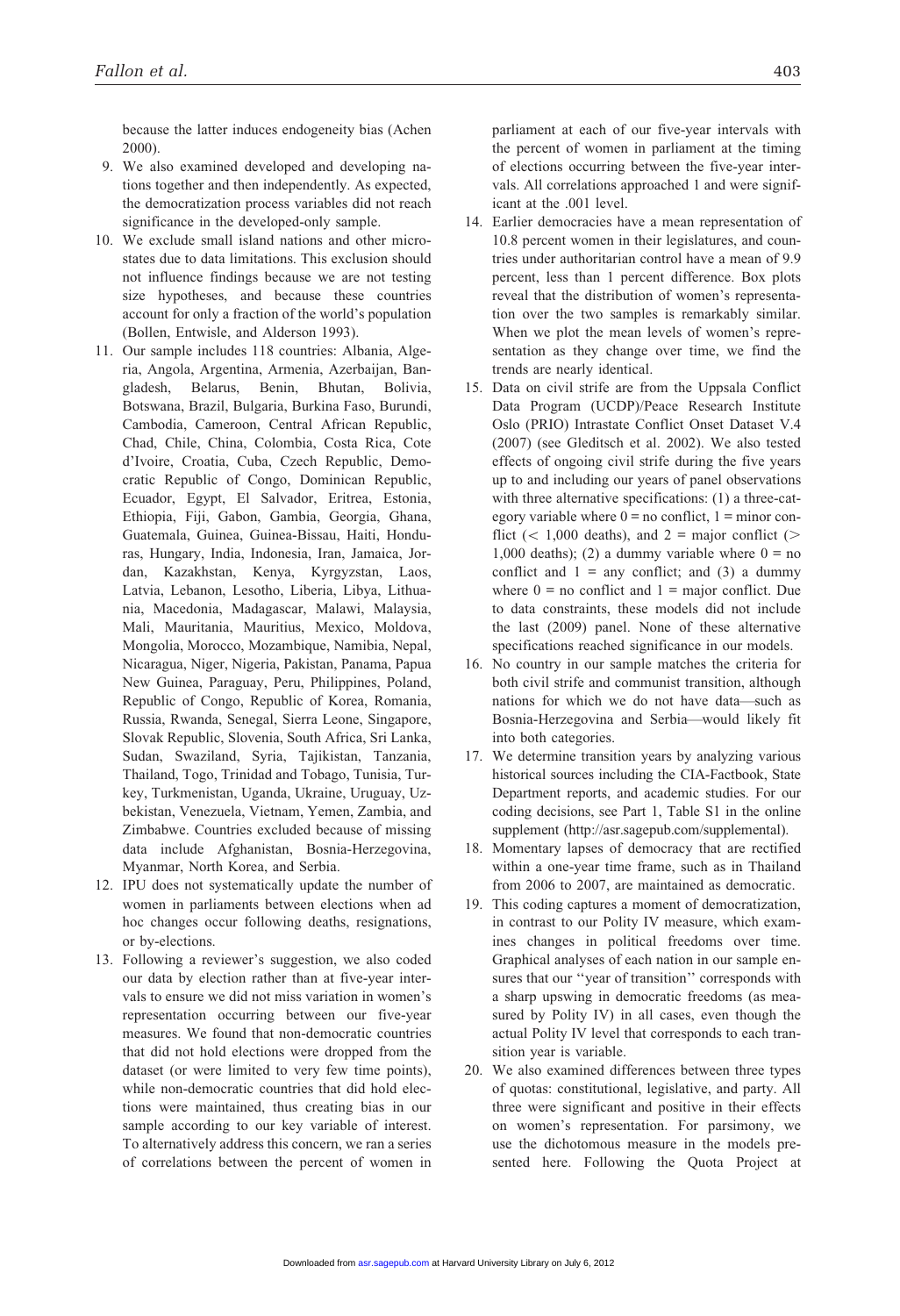International IDEA and Stockholm University, we code voluntary party quotas as present if at least one party in a legislature enacted them.

- 21. See Table S1 in the online supplement for quota distributions.
- 22. In the IDEA database, 1945 is the first year of observations.
- 23. See note 3. We modify the Polity IV scale by adding 10 to each score, rescaling the measure from the original –10 to 10 scale to a 0 to 20 scale.
- 24. In our sample of 118 developing countries, 85 experienced colonization. Following Paxton and colleagues (2006), we also estimated models controlling for the experience of a specific colonizing state; our substantive findings remained unchanged.
- 25. We thank an anonymous reviewer for this coding suggestion. As of 2006, 82 states had ratified or acceded to CEDAW; 58 did so with reservations. We divide these reservations into two groups. The first consists of states that express reservations to the spirit of the Convention, denying women such essential rights as the right to vote, to live in the domicile of their choosing, and to have custody of their own children. We code these states in the same category as states that did not ratify the convention. The second group consists of states that support all provisions of CEDAW in spirit, and agree to remove all discriminatory legislation from their political institutions, but maintain reservations about either implementing new legislation aimed at positive supports for women (e.g., paid maternity leave) or submitting to dispute resolution in the International Court of Justice (Article 29, paragraph 1). We code these states in the same category as states that ratified CEDAW with no reservations. We also tested an alternative specification of CEDAW where  $1 =$  adopted CEDAW with no or minor reservations,  $2 =$  adopted CEDAW with major reservations, and  $3 =$  did not adopt CE-DAW. This variable was not significant in any of our models. We determined our coding through analysis of a UN listing of CEDAW reservations (United Nations 2006).
- 26. Paxton and colleagues' (2006) data conclude in 2003. We compute extrapolated estimates based on their counts for the 2005 and 2009 panel years.
- 27. We also tested effects of women's labor force participation on women's legislative representation with data from 1980 to 2009. The variable was significant and positive in all of our models and did not change our central findings. However, we excluded this variable from our final analyses because we could not find data for the 1975 panel.
- 28. To assess collinearity in our models, [we calculated](http://asr.sagepub.com/) Variance Inflation Factors (VIF) for each model, as well as a correlation matrix for all independent variables (see Table A1 in the Appendix). Examination

of VIF scores shows significant correlation between the region and religion variables, as well as between the elections count and the multiplicative interaction of democracy and elections. This latter correlation is also evident in the correlation matrix, showing a shared coefficient of .94. However, the presence of collinearity does not cause problems in estimating the significance of the democracy variables (see Wooldridge 2009:99).

- 29. Although the coefficient for the main effect of elections does not show statistical significance, a Wald test for the collective significance of the interaction is significant at the  $p \, < .05$  threshold. We also ran models measuring electoral experience only from 1975 to 2009. Results from this analysis were substantively the same as results with the longer cumulative election count, suggesting that the importance of increasing electoral experience is consistent across both time periods. We include the longer time period in these models to capture both the historical and contemporary importance of increasing electoral experience with increasing democratic freedoms. See Part 2 of the online supplement for more detail.
- 30. Using the cumulative election count from 1945, the slope of the curve in Figure 1 becomes positive between the sixth and eighth elections, or between a score of 6 and 7 on our modified Polity IV scale. This would correspond to a Polity IV score of between –4 and –3 on the original Polity IV scale. We also ran models testing for a curvilinear relationship between democracy and women's representation by including the conventional secondorder polynomial of a transformed Polity IV score. This second-order term is not significant, suggesting that the curvilinear effect of democracy functions through the interaction with elections, in effect increasing women's political opportunities as both democracy and electoral experience increase.
- 31. The cumulative interaction effects for each category of democratic transition are calculated by adding the main effect for quotas and the interaction effect for each transition type. For instance, the effect for quotas in countries that transition to democracy from civil strife is  $1.612 + 8.592$ , or 10.204. Countries transitioning from communism or authoritarian regimes do not have significant coefficients for the interaction, and therefore the total effect of quotas in each category is not significantly different than the reference category of non-democracies with no quotas (Chen et al. 2003).
- 32. We exclude variables for democracy, elections, and the multiplicative interaction between both measures from this model because of increased levels of collinearity between them and the democratic transition variable in the post-1995 period.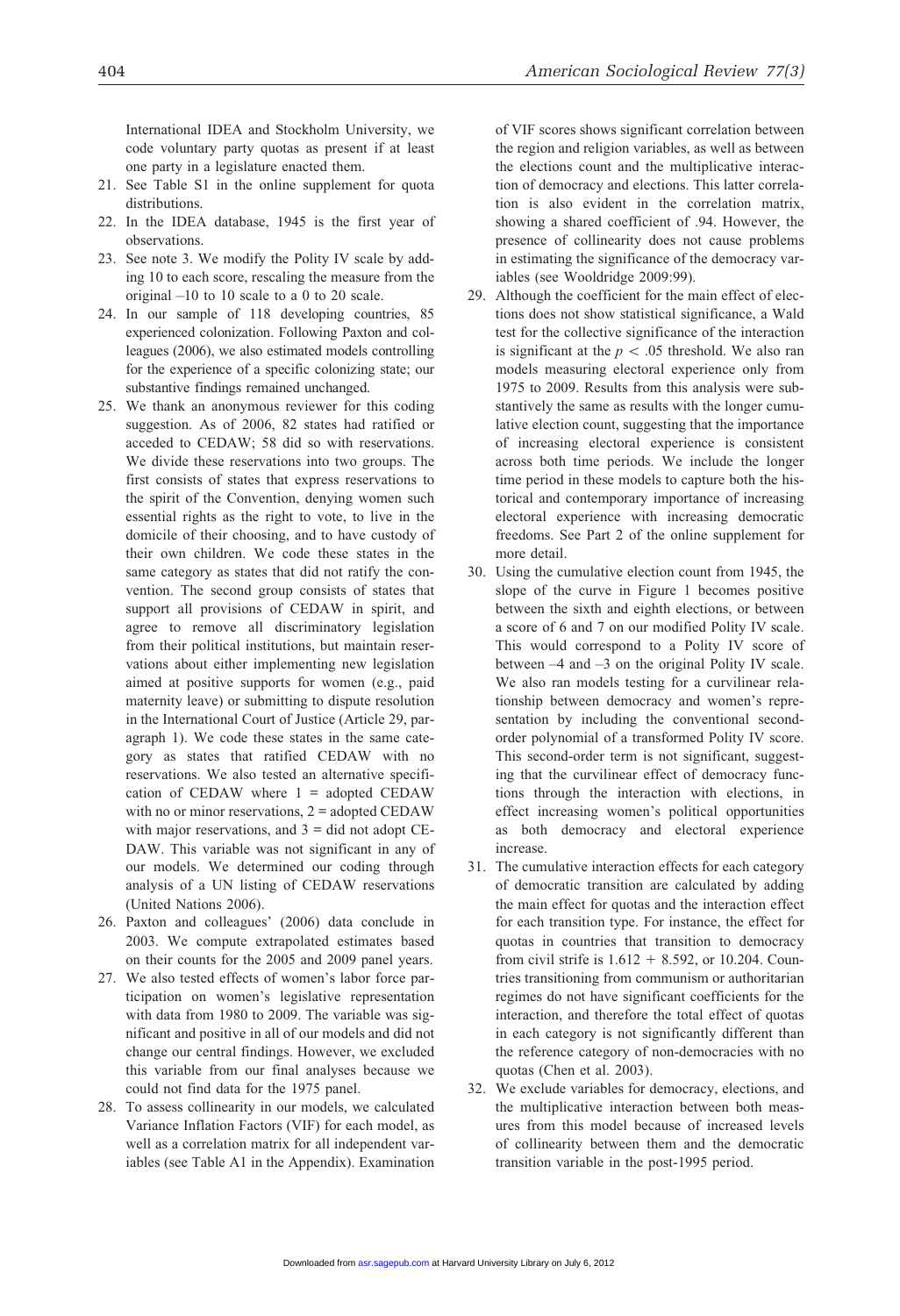- 33. The Freedom House measure is the average of the Political Rights and Civil Liberties score for each country (Freedom House 2010). We invert the scale so a higher score represents greater freedom and a lower score less freedom to facilitate the comparison with Polity IV.
- 34. We regressed the democracy measure on all other independent covariates in the full model (Model 1) of Table 2, and then included the predicted residuals from that model in a subsequent model along with all other covariates. Because the coefficient for the predicted residuals was not significant ( $p =$ .147), we reject the null hypothesis of endogeneity bias between the Polity IV democracy measure and our dependent variable.
- 35. To test whether the lack of significant effects is due to multicollinearity between post-civil strife countries, proportional representation electoral systems, and quotas, we re-ran Model 2 in Table 1 without quotas (and no transition variable). Proportional representation electoral systems still did not achieve significance.
- 36. Due to collinearity, we dropped the Polity IV/elections interaction.
- 37. When we run the same regression only on countries that have transitioned to democracy, the interaction term is no longer significant, further supporting our claim.

#### References

- Achen, Christopher H. 2000. ''Why Lagged Dependent Variables Can Suppress the Explanatory Power of Other Independent Variables.'' Presented at the annual meeting of the Political Methodology Section of the American Political Science Association, UCLA, Los Angeles, CA.
- Almeida, Paul. 2008. Waves of Protest: Popular Struggle in El Salvador, 1925–2005. Minneapolis: University of Minnesota Press.
- Alvarez, Sonia E. 1990. Engendering Democracy in Brazil. Princeton, NJ: Princeton University Press.
- Beck, Thorsten, George Clarke, Alberto Groff, Philip Keefer, and Patrick Walsh. 2001. ''New Tools in Comparative Political Economy: The Database of Political Institutions.'' The World Bank Economic Review 15:165–76.
- Beckfield, Jason. 2006. ''European Integration and Income Inequality.'' American Sociological Review 71:964–85.
- Bollen, Kenneth A., Barbara Entwisle, and Arthur S. Alderson. 1993. ''Macrocomparative Research Methods.'' Annual Review of Sociology 19:321–[51.](http://asr.sagepub.com/)
- Brady, David, Yunus Kaya, and Jason Beckfield. 2007. ''Reassessing the Effect of Economic Growth on Well-Being in Less Developed Countries, 1980–

2003.'' Studies in Comparative International Development 42:1–35.

- Britton, Hannah E. 2002. ''Coalition Building, Election Rules, and Party Politics: South African Women's Path to Parliament.'' Africa Today 49:33–64.
- Bystydzienski, Jill M. and Joti Sekhon. 1999. ''Introduction.'' Pp. 1–21 in Democratization and Women's Grassroots Movements, edited by J. M. Bystydzienski and J. Sekhon. Bloomington: Indiana University Press.
- Chen, Li-Ju. 2008. ''Do Gender Quotas Influence Women's Representation and Policies?'' Department of Economics, Stockholm University. Unpublished manuscript. Retrieved June 13, 2011 (http://people .su.se/~lchen/pub/womenquota7.pdf).
- Chen, Xiao, Philip B. Ender, Michael Mitchell, and Christine Wells. 2003. ''Regression with Stata.'' Retrieved September 16, 2008 (http://www.ats .ucla.edu/stat/stata/webbooks/reg/default.htm).
- Childs, Sarah and Mona Lena Krook. 2009. ''Analysing Women's Substantive Representation: From Critical Mass to Critical Actors.'' Government & Opposition 44:125–45.
- Chinchilla, Norma Stoltz. 1994. ''Women's Movements and Democracy in Latin America: Some Unresolved Tensions.'' Pp. 1–19 in Women and the Transition to Democracy: The Impact of Political and Economic Reform in Latin America. Washington, DC: Woodrow Wilson International Center for Scholars.
- Clarke, Killian. 2011. ''Saying 'Enough': Authoritarianism and Egypt's Kefaya Movement.'' Mobilization 16:490–509.
- Dahlerup, Drude. 2005. ''Increasing Women's Political Representation: New Trends in Gender Quotas.'' Pp. 141–53 in Women in Parliament: Beyond Numbers, rev. ed., edited by J. Ballington and A. Karam. Stockholm, Sweden: International IDEA.
- Dahlerup, Drude. 2006. ''Introduction.'' Pp. 3–31 in Women, Quotas and Politics, edited by D. Dahlerup. New York: Routledge.
- Einhorn, Barbara. 1993. Cinderella Goes to Market: Citizenship, Gender and Women's Movements in East Central Europe. London: Verso.
- Fallon, Kathleen M. 2008. Democracy and the Rise of Women's Movements in Sub-Saharan Africa. Baltimore, MD: The Johns Hopkins University Press.
- Fisher, Jo. 1989. Mothers of the Disappeared. Cambridge, UK: South End Press.
- Fisher, Jo. 1993. ''Women and Democracy: For Home and Country.'' NACLA Report on the Americas 27:30–36.
- Freedom House. 2010. ''Freedom in the World 2010.'' Retrieved March 27, 2011 (http://www.freedom house.org/sites/default/files/inline\_images/FIWAll ScoresCountries1973-2011.xls).
- Friedman, Elisabeth J. 1998. ''Paradoxes of Gendered Political Opportunity in the Venezuelan Transition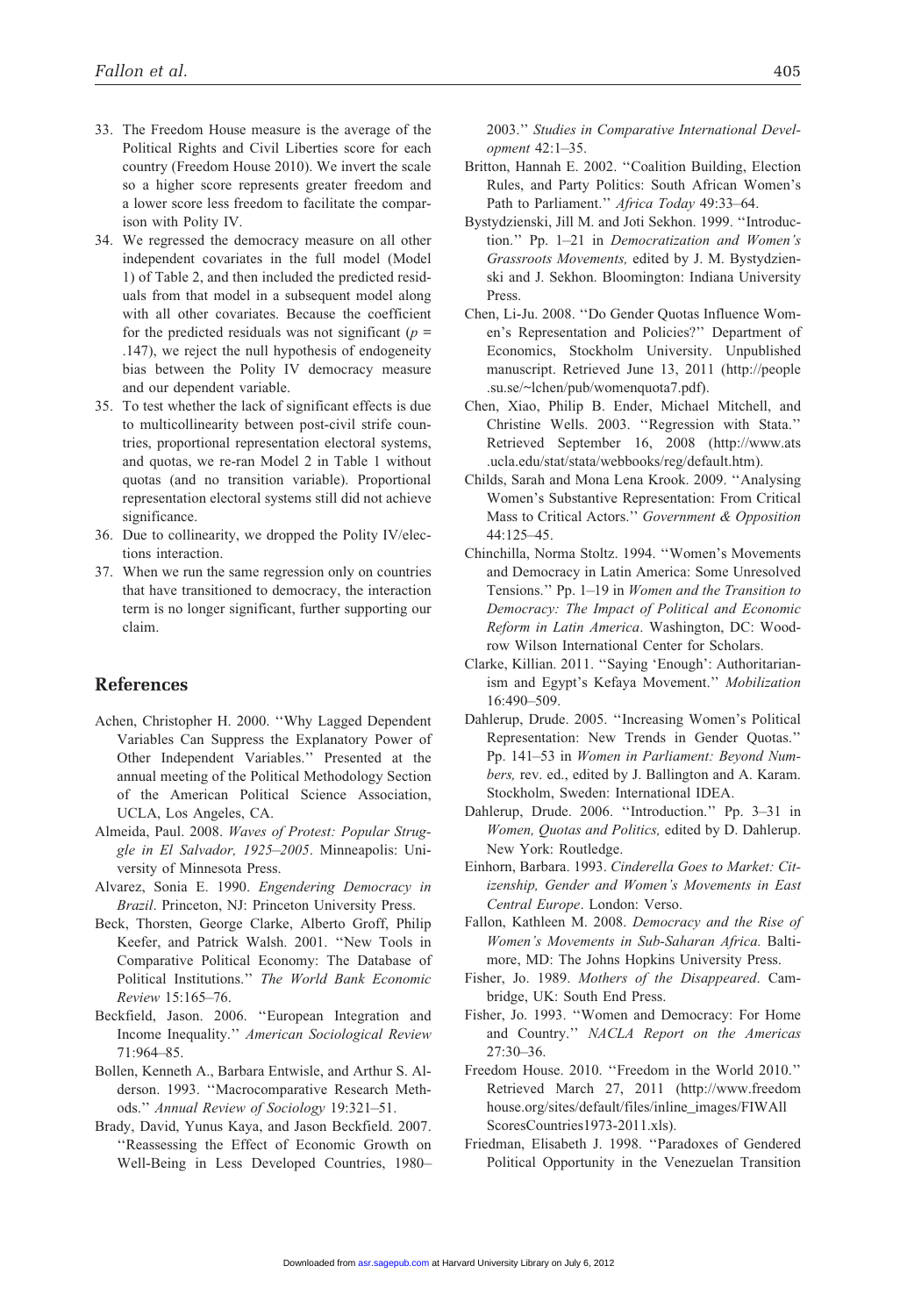to Democracy.'' Latin American Research Review 33:87–135.

- Gal, Susan and Gail Kligman, eds. 2000. Reproducing Gender. Princeton, NJ: Princeton University Press.
- Geisler, Gisela. 1995. ''Troubled Sisterhood: Women and Politics in Southern Africa.'' African Affairs 94:545–78.
- Gerring, John, Strom C. Thacker, and Carola Moreno. 2005. ''Centripetal Democratic Governance: A Theory and Global Inquiry.'' American Political Science Review 99:567–81.
- Gleditsch, Nils Petter, Peter Wallensteen, Mikael Eriksson, Margareta Sollenberg, and Håvard Strand. 2002. ''Armed Conflict 1946–2001: A New Dataset.'' Journal of Peace Research 39:615–37.
- Haney, Lynne A. 1994. ''From Proud Worker to Good Mother: Women, the State, and Regime Change in Hungary.'' Frontiers Editorial Collective 14:113–50.
- Hassim, Shireen. 2006. Women's Organizations and Democracy in South Africa. Madison: University of Wisconsin Press.
- Hausman, Jerry A. 1978. ''Specification Tests in Econometrics.'' Econometrica 46:1251–71.
- Heston, Alan, Robert Summers, and Bettina Aten. 2006. ''Penn World Table Version 6.2.'' Center for International Comparisons of Production, Income and Prices at the University of Pennsylvania.
- Htun, Mala N. and Mark P. Jones. 2002. ''Engendering the Right to Participate in Decision-Making: Electoral Quotas and Women's Leadership in Latin America.'' Pp. 32–56 in Gender and the Politics of Rights and Democracy in Latin America, edited by N. Craske and M. Molyneux. Houndmills, Basingstoke: Palgrave.
- Hughes, Melanie. 2005. ''The Continuing Importance of History: The Residual Effects of Colonialism on Women's Parliamentary Participation.'' Presented at the annual meeting of the American Sociological Association, Philadelphia, PA, August 13–16.
- Hughes, Melanie. 2007. ''Windows of Political Opportunity.'' International Journal of Sociology 37:27–52.
- Hughes, Melanie. 2009. ''Armed Conflict, International Linkages, and Women's Parliamentary Representation in Developing Nations.'' Social Problems 56:174–204.
- Hughes, Melanie and Pamela Paxton. 2007. ''Familiar Theories from a New Perspective: The Implications of a Longitudinal Approach to Women in Politics Research.'' Politics and Gender 3:370–78.
- Inglehart, Ronald and Pippa Norris. 2003. Rising Tide: Gender Equality and Cultural Change around the World. Cambridge: Cambridge University Press.
- International Institute for Democracy and Electoral Assistance (IDEA). 2002. ''Voter T[urnout Since](http://asr.sagepub.com/) 1945: A Global Report.'' Stockholm, Sweden: IDEA.
- International Institute for Democracy and Electoral Assistance (IDEA). 2005. ''Electoral System Design Database.'' Retrieved March 19, 2005 (http://www .idea.int/esd/world.cfm).
- International Institute for Democracy and Electoral Assistance (IDEA) and Stockholm University. 2010. ''Global Database of Quotas for Women.'' Stockholm, Sweden: IDEA. Retrieved November 10, 2010 (http://www.quotaproject.org/).
- Inter-Parliamentary Union (IPU). 1995. ''Women in Parliaments: 1945–1995.'' Geneva: IPU.
- Inter-Parliamentary Union (IPU). 2011. ''Women in National Parliaments.'' Retrieved January 21, 2011 (http://www.ipu.org/wmn-e/classif.htm).
- Jaquette, Jane S. and Sharon L. Wolchik, eds. 1998. Women and Democracy: Latin America and Central and Eastern Europe. Baltimore, MD: The Johns Hopkins University Press.
- Jones, Mark P. 1996. ''Increasing Women's Representation via Gender Quotas: The Argentine Ley de Cupos.'' Women & Politics 16:75–98.
- Jones, Mark P. 1997. ''Legislator Gender and Legislator Policy Priorities in the Argentine Chamber of Deputies and the United States House of Representatives.'' Policy Studies Journal 25:613–29.
- Jones, Mark P. 2009. ''Gender Quotas, Electoral Laws, and the Election of Women: Evidence from the Latin American Vanguard.'' Comparative Political Studies 42:56–81.
- Kasfir, Nelson, ed. 1998. Civil Society and Democracy in Africa: Critical Perspectives. London: Frank Cass.
- Kenworthy, Lane and Melissa Malami. 1999. ''Gender Inequality in Political Representation: A Worldwide Comparative Analysis.'' Social Forces 78:235–68.
- Kittilson, Miki Caul. 2008. ''Representing Women: The Adoption of Family Leave in Comparative Perspective.'' Journal of Public Economics 70:323–34.
- Krook, Mona L. 2006. ''Reforming Representation: The Diffusion of Candidate Gender Quotas Worldwide.'' Politics & Gender 2:303–327.
- Krook, Mona L. 2009. Quotas for Women in Politics: Gender and Candidate Selection Reform Worldwide. New York: Oxford University Press.
- Kunovich, Sheri and Pamela Paxton. 2005. ''Pathways to Power: The Role of Political Parties in Women's National Political Representation.'' American Journal of Sociology 111:505–552.
- Lindberg, Staffan I. 2004. ''Women's Empowerment and Democratization: The Effects of Electoral Systems, Participation and Experience in Africa.'' Studies in Comparative International Development 39:28–53.
- Luciak, Ilja A. 2001. After the Revolution: Gender and Democracy in El Salvador, Nicaragua, and Guatemala. Baltimore, MD: John Hopkins University Press.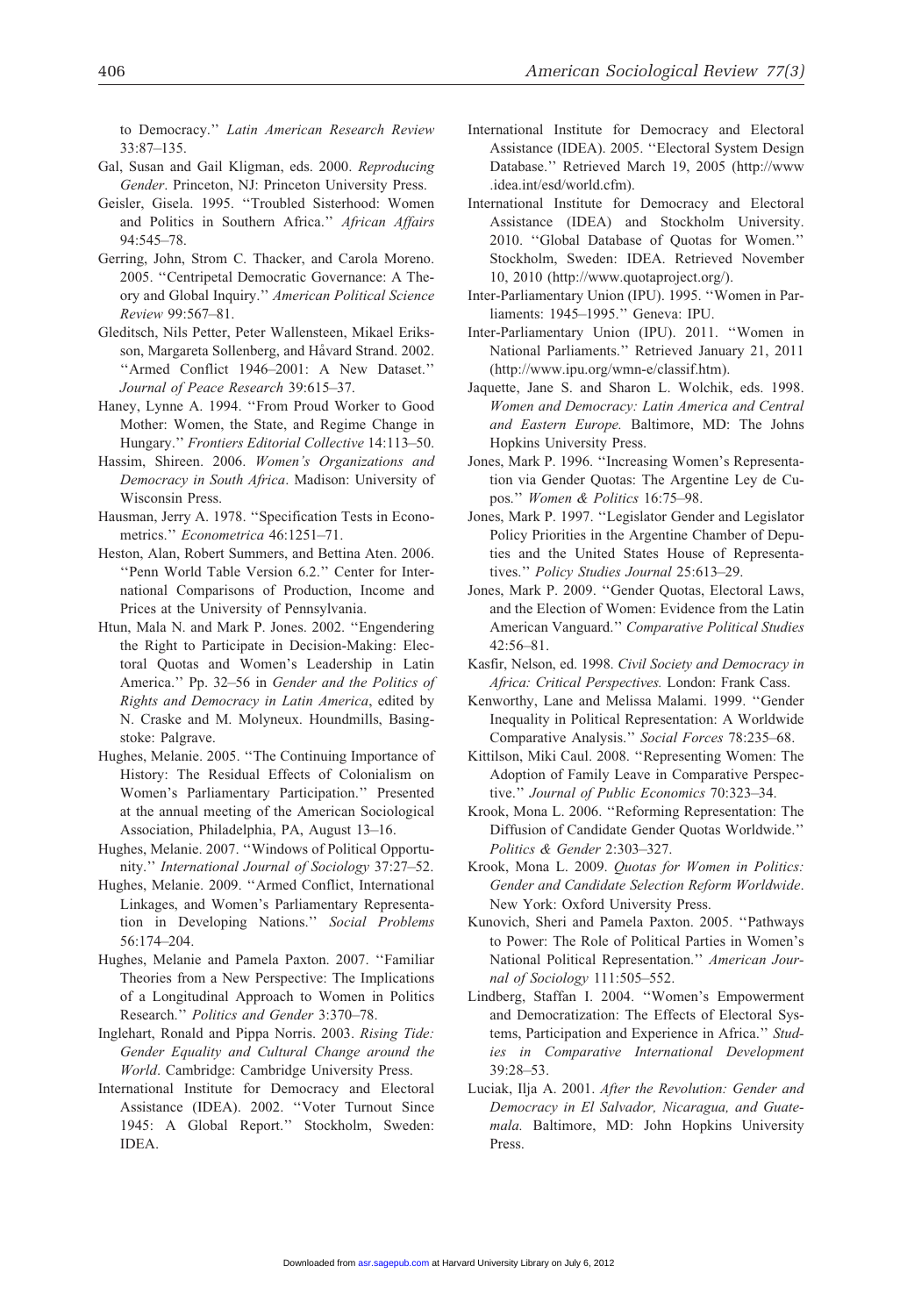- Mamdani, Mahmood. 1996. Citizen and Subject: Contemporary Africa and the Legacy of Late Colonialism. Princeton, NJ: Princeton University Press.
- Mansbridge, Jane. 1999. ''Should Women Represent Women and Blacks Represent Blacks? A Contingent 'Yes.''' Journal of Politics 61:628–57.
- Marshall, Monty G., Keith Jaggers, and Ted R. Gurr. 2009. ''Polity IV Project: Political Regime Characteristics and Transitions, 1800–2009.'' Computer file. Retrieved February 7, 2011 (http://www.syste micpeace.org/inscr/inscr.htm).
- Matland, Richard E. 1998. ''Women's Representation in National Legislatures: Developed and Developing Countries.'' Legislative Studies Quarterly 23:109– 125.
- Matland, Richard E. 2002. ''Enhancing Women's Political Participation: Legislative Recruitment and Electoral Systems.'' In Women in Parliament: Beyond Numbers, edited by A. Karam. Stockholm, Sweden: International Idea. Retrieved September 17, 2008 (http://www.idea.int/publications/wip/upload/ 2\_Matland.pdf).
- Matland, Richard E. 2006. ''Electoral Quotas: Frequency and Effectiveness.'' Pp. 275–92 in Women, Quotas and Politics, edited by D. Dahlerup. New York: Routledge.
- McAllister, Ian and Donley T. Studlar. 2002. ''Electoral Systems and Women's Representation: A Long-Term Perspective.'' Representation 39:3–14.
- Meer, Shamim. 2005. ''Freedom for Women: Mainstreaming Gender in the South African Liberation Struggle and Beyond.'' Gender and Development 13:36–45.
- Nelson, Barbara J. and Najma Chowdhury, eds. 1994. Women and Politics Worldwide. New Haven, CT: Yale University Press.
- Paxton, Pamela. 1997. ''Women in National Legislatures: A Cross-National Analysis.'' Social Science Research 26:442–64.
- Paxton, Pamela, Melanie M. Hughes, and Jennifer L. Green. 2006. ''The International Women's Movement and Women's Political Representation, 1893– 2003.'' American Sociological Review 71:898–920.
- Paxton, Pamela, Melanie Hughes, and Matthew Painter. 2010. ''Growth in Women's Political Representation: A Longitudinal Exploration of Democracy, Electoral System, and Gender Quotas.'' European Journal of Political Research 49:25–52.
- Paxton, Pamela and Sheri Kunovich. 2003. ''Women's Political Representation: The Importance of Ideology.'' Social Forces 82:87–114.
- Paxton, Pamela, Sheri Kunovich, and Melanie Hughes. 2007. ''Gender in Politics.'' Annual Review of Sociology 33:263–84.
- Phillips, Anne. 1998. ''Democracy and Re[presentation:](http://asr.sagepub.com/) Or, Why Should it Matter Who Our Representatives

Are?'' Pp. 224–40 in Feminism and Politics, edited by A. Phillips. New York: Oxford University Press.

- Pietila, Hilkka and Jeanne Vickers. 1990. Making Women Matter: The Role of the United Nations. London: Zed Books.
- Ray, Raka and Anna C. Korteweg. 1999. ''Women's Movements in the Third World: Identity, Mobilization, and Autonomy.'' Annual Review of Sociology 25:47–71.
- Reynolds, Andrew. 1999. ''Women in the Legislatures and Executives of the World Knocking at the Highest Glass Ceiling.'' World Politics 51:547–72.
- Schmidt, Gregory D. and Kyle L. Saunders. 2004. ''Effective Quotas, Relative Party Magnitude, and the Success of Female Candidates: Peruvian Municipal Elections in Comparative Perspective.'' Comparative Political Studies 37:704–734.
- Schock, Kurt. 2005. Unarmed Insurrections: People Power in Movements and Nondemocracies. Minneapolis: University of Minnesota Press.
- Schwindt-Bayer, Leslie A. 2006. ''Still Supermadres? Gender and the Policy Priorities of Latin American Legislators.'' American Journal of Political Science 50:570–85.
- Seidman, Gay W. 1993. '''No Freedom without the Women': Mobilization and Gender in South Africa, 1970–1992.'' Signs: Journal of Women in Culture and Society 18:291–320.
- Studlar, Donley T. and Ian McAllister. 2002. ''Does a Critical Mass Exist? A Comparative Analysis of Women's Legislative Representation since 1950.'' European Journal of Political Research 41:233–53.
- Swiss, Liam. 2009. ''Decoupling Values from Action: An Event-History Analysis of the Election of Women to Parliament in the Developing World, 1945–90.'' International Journal of Comparative Sociology 50:69–95.
- Tinker, Irene. 2004. ''Quotas for Women in Elected Legislatures: Do They Really Empower Women?'' Women's Studies International Forum 27:531–47.
- Tripp, Aili Mari. 1994. ''Gender, Political Participation and the Transformation of Association Life in Uganda and Tanzania.'' African Studies Review 37:107–131.
- Tripp, Aili Mari, Isabel Casimiro, Joy Kwesiga, and Alice Mungwa. 2009. Women's Movements: Transforming Political Landscapes. New York: Cambridge University Press.
- Tripp, Aili Mari and Alice Kang. 2008. ''The Global Impact of Quotas: On the Fast Track to Increased Female Legislative Representation.'' Comparative Political Studies 41:338–61.
- United Nations. 1996. Report of the Fourth World Conference on Women. New York: United Nations.
- United Nations. 2006. ''Declarations, Reservations, Objections, and Notifications of Withdrawal of